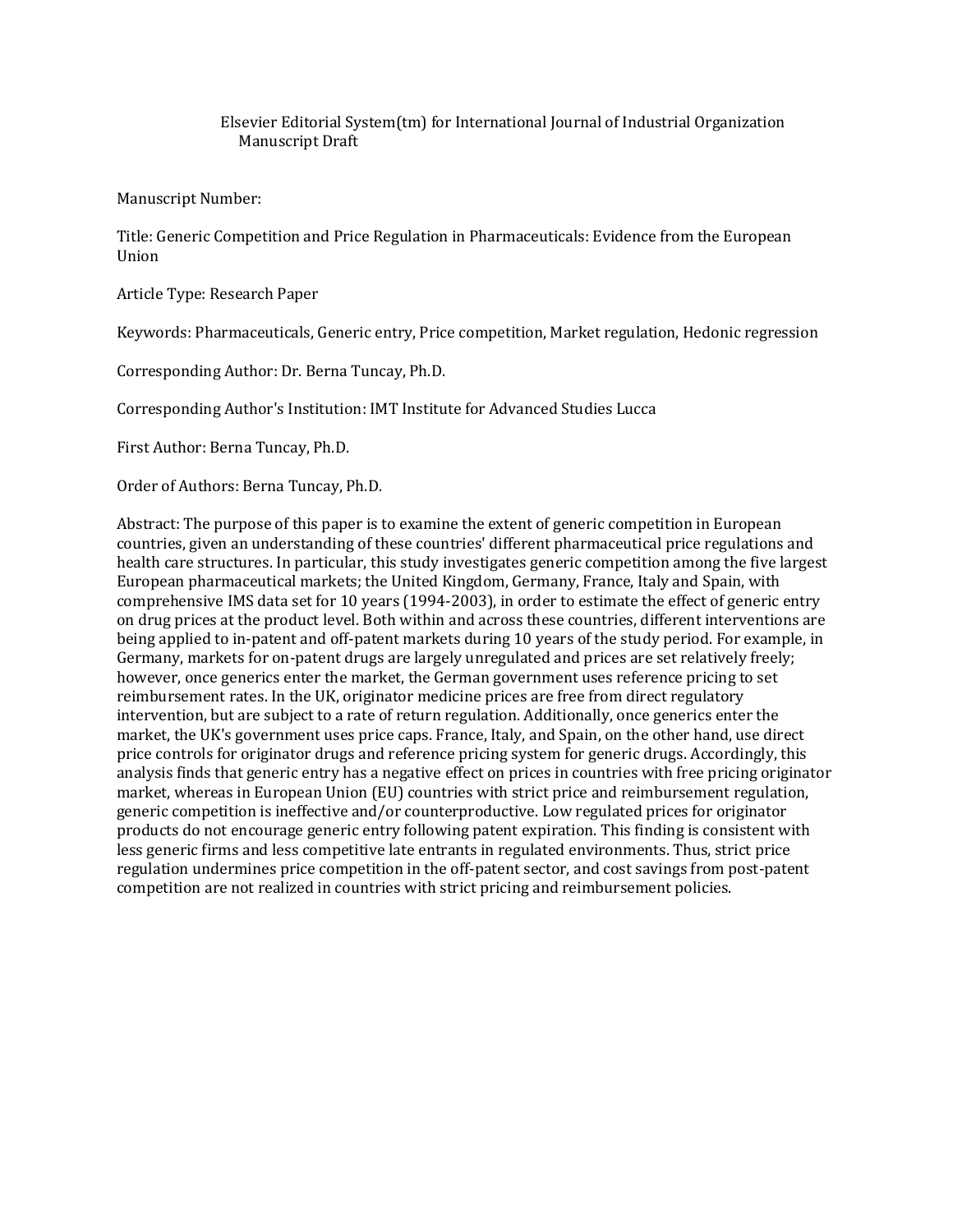- This study examines the extent of generic competition in European countries, given an understanding of these countries' different pharmaceutical price regulations and health care structures.
- This study investigates generic competition among the five largest European pharmaceutical markets; the United Kingdom, Germany, France, Italy and Spain, with comprehensive IMS data set for 10 years (1994- 2003), in order to estimate the effect of generic entry on drug prices at the product level.
- This analysis finds that generic entry has a negative effect on prices in countries with free pricing originator market, whereas in European Union (EU) countries with strict price and reimbursement regulation, generic competition is ineffective and/or counterproductive.
- Low regulated prices for originator products do not encourage generic entry following patent expiration; this finding is consistent with less generic firms and less competitive late entrants in regulated environments.
- Strict price regulation undermines price competition in the off-patent sector, and cost savings from post-patent competition are not realized in countries with strict pricing and reimbursement policies.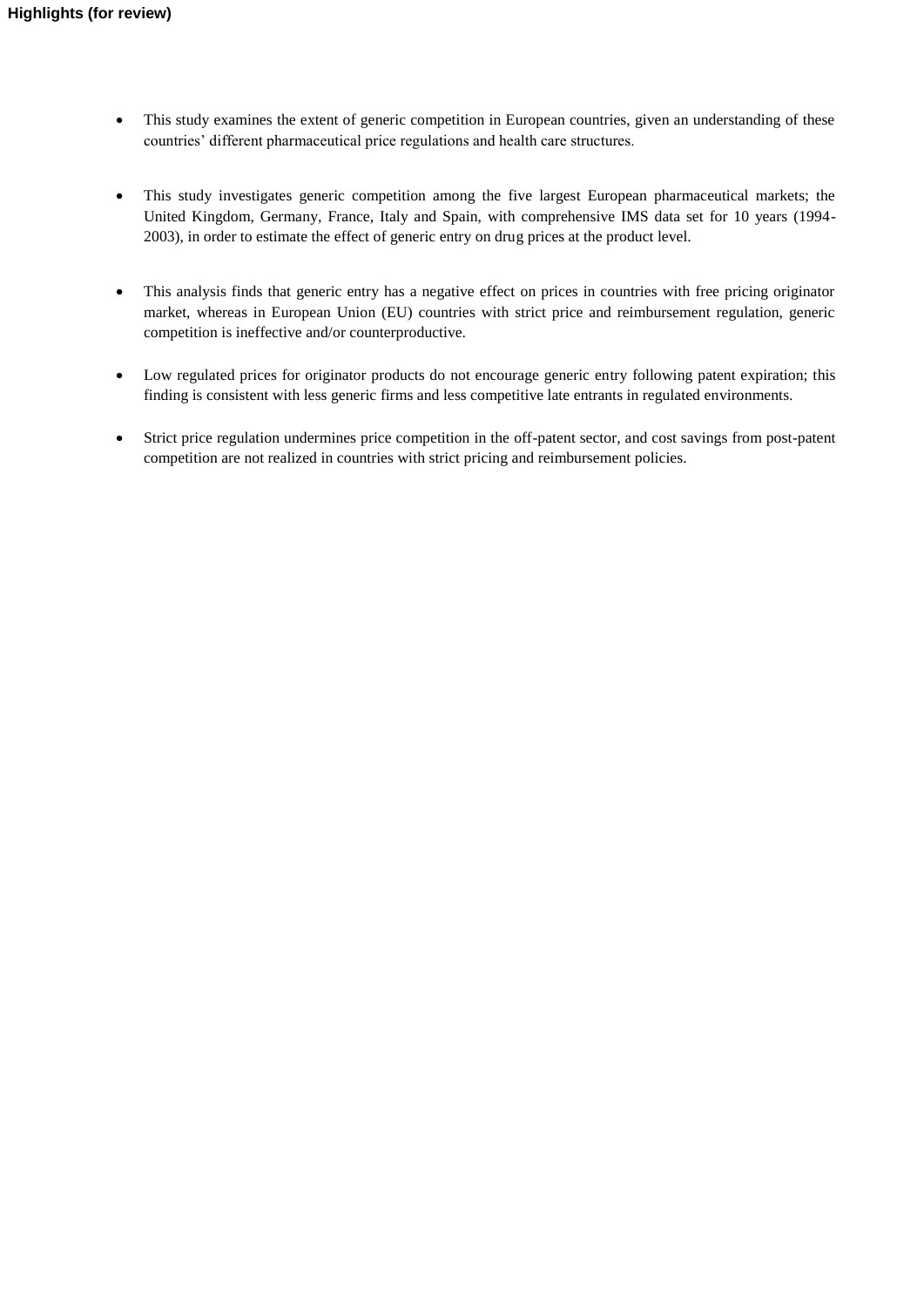Generic Competition and Price Regulation in Pharmaceuticals: Evidence from the European Union

# Berna Tuncay, IMT Institute for Advanced Studies Lucca Berna.tuncay@imtlucca.it Piazza San Francesco 19, Lucca, 55100, Italy

#### **Abstract**

The purpose of this paper is to examine the extent of generic competition in European countries, given an understanding of these countries' different pharmaceutical price regulations and health care structures. In particular, this study investigates generic competition among the five largest European pharmaceutical markets; the United Kingdom, Germany, France, Italy and Spain, with comprehensive IMS data set for 10 years (1994-2003), in order to estimate the effect of generic entry on drug prices at the product level. Both within and across these countries, different interventions are being applied to in-patent and off-patent markets during 10 years of the study period. For example, in Germany, markets for on-patent drugs are largely unregulated and prices are set relatively freely; however, once generics enter the market, the German government uses reference pricing to set reimbursement rates. In the UK, originator medicine prices are free from direct regulatory intervention, but are subject to a rate of return regulation. Additionally, once generics enter the market, the UK's government uses price caps. France, Italy, and Spain, on the other hand, use direct price controls for originator drugs and reference pricing system for generic drugs. Accordingly, this analysis finds that generic entry has a negative effect on prices in countries with free pricing originator market, whereas in European Union (EU) countries with strict price and reimbursement regulation, generic competition is ineffective and/or counterproductive. Low regulated prices for originator products do not encourage generic entry following patent expiration. This finding is consistent with less generic firms and less competitive late entrants in regulated environments. Thus, strict price regulation undermines price competition in the off-patent sector, and cost savings from post-patent competition are not realized in countries with strict pricing and reimbursement policies.

**Keywords:** Pharmaceuticals, Generic entry, Price competition, Market regulation, Hedonic regression **Jel Codes:** D22, I11, I18, L11, L51, L65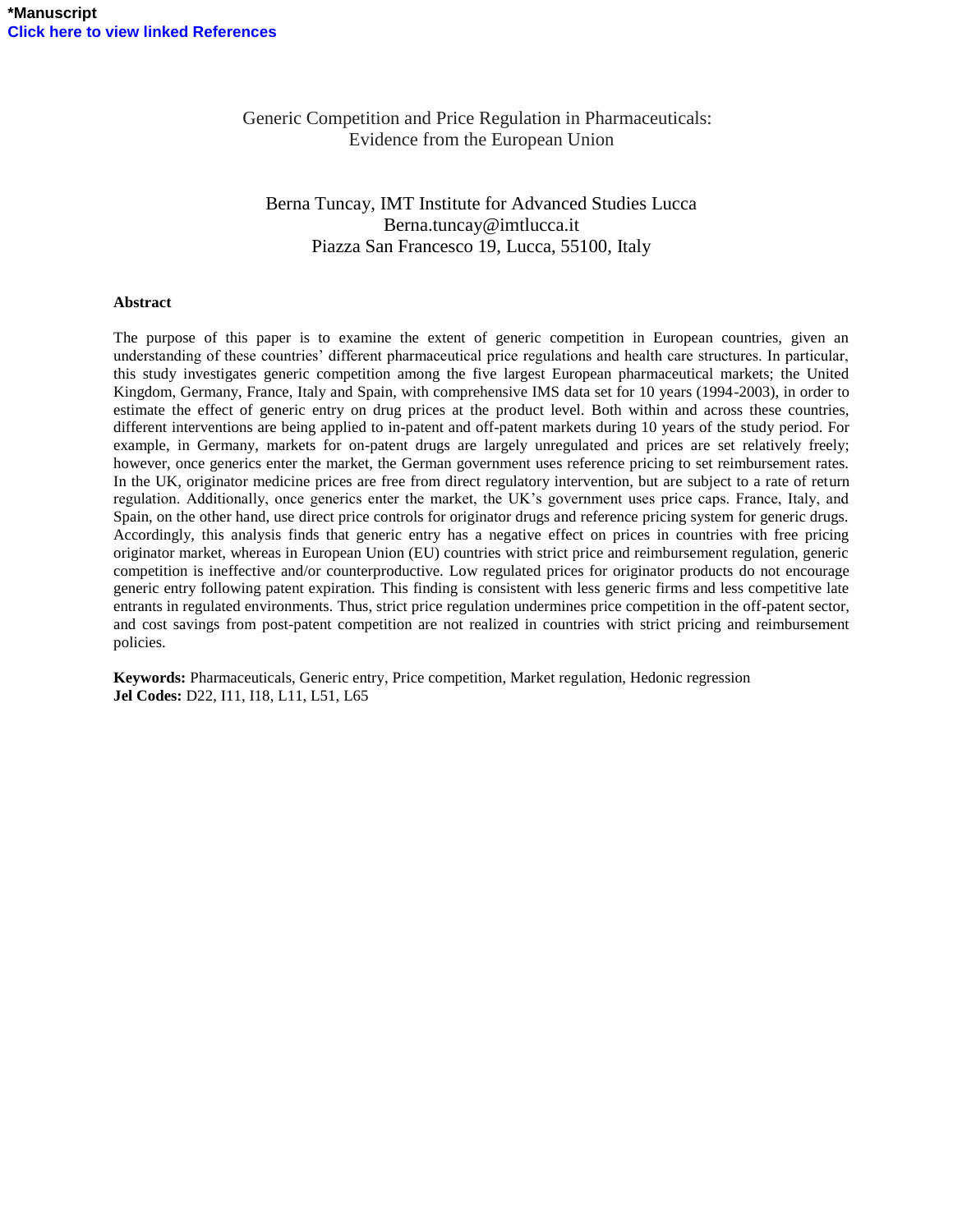#### **1. Introduction**

In recent decades, one of the priorities of the European Union (EU) health care system has been controlling pharmaceutical expenditures. Numerous market factors affect pharmaceutical expenditures such as newly innovated and more expensive drugs, adjustments in the product mix, and changes in how diseases are treated. In order to more effectively control pharmaceutical expenditures, EU countries have employed regulatory policies designed to generate lower costs while improving efficiency. Pharmaceutical pricing and reimbursement regulatory systems are often very complex, as they are customized to respond to the specific economic and health care needs of a country. Furthermore, in the EU, health care systems continuously adjust as Member States review their health care systems (searching for strategies to increase the efficiency of pharmaceutical services) or strive to keep their pharmaceutical budget within specific limits. These efforts often cause a reaction from other players in the market, such as pharmaceutical manufacturers, wholesalers, doctors, pharmacists or patients. Some examples of these reactions include changes in pricing and reimbursement regulations within the market or in patients' consumption patterns. Collectively, these developments provide comprehensive and up-to-date information, which is useful for monitoring price competition in both on-patent and off-patent pharmaceutical markets. Therefore, it is important to understand comprehensive and detailed information about pharmaceutical systems within the individual EU Member States because doing so elicits information about similar cost drivers and policy measures, which can make maintaining the existing monitoring and enforcement of in-patent and off-patent market competition rules more efficient.

It is important to maintain a productive and transparent relationship between the pharmaceutical industry and the government because this is often an important determinant of the government's approach to managing pharmaceuticals at the national level and, in this case, at the level of the EU. For instance, even though most aspects of market authorization are uniform across EU member states, there are still aspects of the regulation of the pharmaceutical industry that vary significantly among EU countries. These variations are direct responses to the ways in which health and industrial policy objectives are formulated and operated at national levels (Mossialos et al., 2004). Pricing and reimbursement policies represent two of the most significant differences among EU countries' approaches to pharmaceutical regulation. For instance, some countries negotiate pharmaceutical prices via direct control, while others regulate prices indirectly (e.g., through profit controls or maximum reimbursement prices). Despite these differences, in general, most countries prioritize similar objectives, although some countries are more willing to trade-off slightly higher pharmaceutical prices if they see a valuable return from pharmaceutical companies in terms of R&D. When all of these factors are considered, it's apparent that the relationship between government and industry has a significant impact on the market structure for pharmaceuticals in the EU.

Patents and the lack of good substitutes for new drugs provide substantial monopoly power, which encourage national governments in the EU to develop price control policies (Danzon and Chao, 2000a). When patents expire, generic substitutes introduce price competition into the market. Ultimately, the extent to which generics capture the market share from branded original drugs depends upon a particular government's regulatory policies. This paper examines the extent of competition between generic products and therapeutic substitutes under different regulatory regimes in the EU pharmaceutical industry. In particular, the study investigates the effect of generic competition on drug prices at the product level among the five largest European countries – the UK, Germany, France, Italy and Spain – given an analysis of comprehensive Intercontinental Medical Statistics (IMS) data over the span of 10 years (1994-2003). This analysis finds that generic competition has a significant negative effect on price for Germany, whereas for the countries with more strict price regulation (the United Kingdom, France, Italy, and Spain), the number of generic competitors has either no effect or a positive effect on prices. As Danzon and Chao (2000a) points out, this is consistent with evidence that in countries with strict regulation, generic competitors are predominantly either licensed co- marketers or new versions of old molecules that manufacturers introduce in order to obtain a price increase. On the other hand, in countries with relatively free pricing regime, successive generics enter at lower prices, and prices at the product levels are negatively related to the number of generics.

The remainder of the paper is organized as follows: Section two provides a background of the EU pharmaceutical market to identify the implications of pricing and reimbursement regulations. Section three summarizes a literature review describing the nature of off-patent market competition. Section four outlines the data and research strategy implemented in this study. Section five presents empirical results. Section six provides concluding remarks and suggestions for future research related to this topic.

## **2. Generic Drug Market and Regulation in Europe**

Many irregularities exist within pharmaceutical markets, some of which are insurance and third party payers, information asymmetry, and agency relationships. As a result, price competition is said to be weak because of the impact of all of these market imperfections. This ultimately means that for the pharmaceutical market in the EU,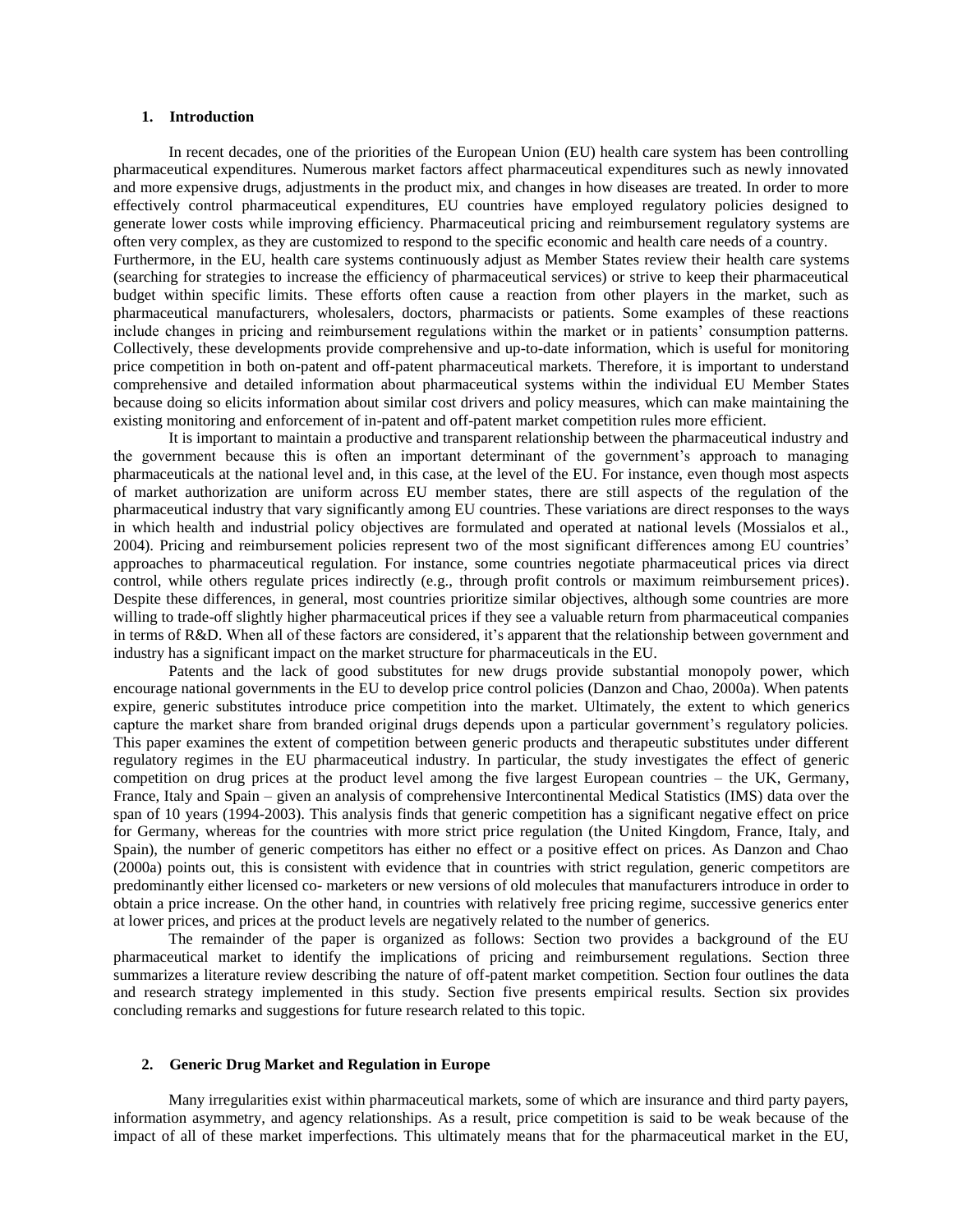prices may not respond to the entry of new products to the market as is normally predicted. Additionally, this atypical pattern may also lead to low levels of elasticity of demand (Vandoros et al., 2013). Because of the irregularity that exists within this industry, market regulations are used to offset these market failures and to provide more efficient resource allocation.

It is important to understand the dynamics of this market because knowing these dynamics can better inform how governmental regulations are imposed; thus contributing to or preventing the growth of this unique market. When an original drug's patent expires, generic drugs can enter the market and compete to capture the market share from the originators. Generic equivalents are considered to be very effective substitutes for original drugs, and are therefore expected to capture a significant share from the market originators; however, despite these expectations and the proven equivalence of generics with original drugs' potency, some patients still prefer branded to generic products. This preference can be explained through a variety of reasons: for instance, some patients may simply believe that branded products are better than generics, or in other cases, their physicians may suggest that they purchase branded products over generics (Vandoros et al., 2013). Although this sort of brand loyalty may provide some motivation for the consumer to continue purchasing the original drug, there is evidence from the EU that this situation does not substantially limit off-patent competition after a patent's expiration. In general, because of financial incentives, physicians, pharmacists and patients most often make decisions in favor of using generics; thus increasing product selection due to price sensitivity (Kanavos et al., 2007). The characteristics of the off-patent pharmaceutical market create the potential for price competition, which can be encouraged by pricing and reimbursement regulations.

The market for generic drugs has received more serious attention in EU countries over the past few years, primarily due to new policies that promote the use of off-patent drugs. These subsequently result in the penetration of generic medicines into the market. Germany is the most highly developed generic market in Europe because; it is also the largest pharmaceutical market in Western Europe. In contrast, generic markets in the UK, France, Italy, and Spain are not as developed as Germany. In the EU, the status of off-patent pharmaceutical markets is determined largely by policy developments and regulations. In 1998, a Mutual Recognition Procedure (MRP) – which is used when a company wants to market the same product in more than one EU country – provided market authorization for generic medicines to compete with the on-patent market (Ghalamkarpour, 2009). National health care systems are extremely influential in affecting the penetration of generic medicines in pharmaceutical markets. Of the EU countries that have a greater penetration of generics in their pharmaceutical markets, most all have adopted policies supporting their use (e.g., generic substitution, reference pricing, financial incentives targeting physicians, pharmacists or patients); however, in other EU countries, widespread concerns about the safety and quality of generics have negatively influenced their use, resulting in a substantially less robust penetration of generics into these markets (Mrazek et al., 2004).

Determining the most appropriate regulatory interventions for each country depends on the objectives of the country's policy makers, national health care systems, the involvement of health care professionals, and the availability of supply. These are very important implications that ought to be discussed further by policy makers, the industry, health professionals and the public, as generics continue to play an even more significant role in pharmaceutical policies in the EU (Vogler, 2012). Countries within the EU use formalized pricing regulations to control generic prices, which support generic uptake following the patent's expiration (See Table 7 in the Appendix). The most commonly used regulatory policies are reference pricing and price caps (Vandoros et al., 2013). Reference pricing is the most popular regulatory policy used in off-patent markets within EU countries. Under reference pricing, prices among similar products (or prices for the same product in other EU countries) are compared and grouped together accordingly, in order to determine a maximum reimbursement price. European countries that use reference pricing in off-patent markets include Germany, France, Italy and Spain. Another policy, used in the UK, is price capping. Under price capping, generic prices are set at a maximum percentage of branded prices (Vandoros et al., 2013). Moreover, both within and across these countries, different interventions are being applied to in-patent markets (See Table 7 in the Appendix). For example, in Germany, markets for on-patent drugs are largely unregulated and prices are set relatively freely. In the UK, originator medicine prices are free from direct regulatory intervention, but are subject to a rate of return regulation, where drug companies are allowed to make a profit of up to 21 percent return on capital invested. France, Italy, and Spain, on the other hand, use direct price controls for originator drugs, where fixed maximum pharmaceutical prices are set.

In the generic pharmaceutical market, market interventions are necessary for correcting demand-side imperfections. If these interventions do not occur, the market may not achieve a high-volume use of generics, despite a lower price as compared with the price of the original product. However, determining whether or not a given country should apply any of these specific approaches depends almost entirely on the contexts of its policy makers' objectives, health care systems, and health care professionals.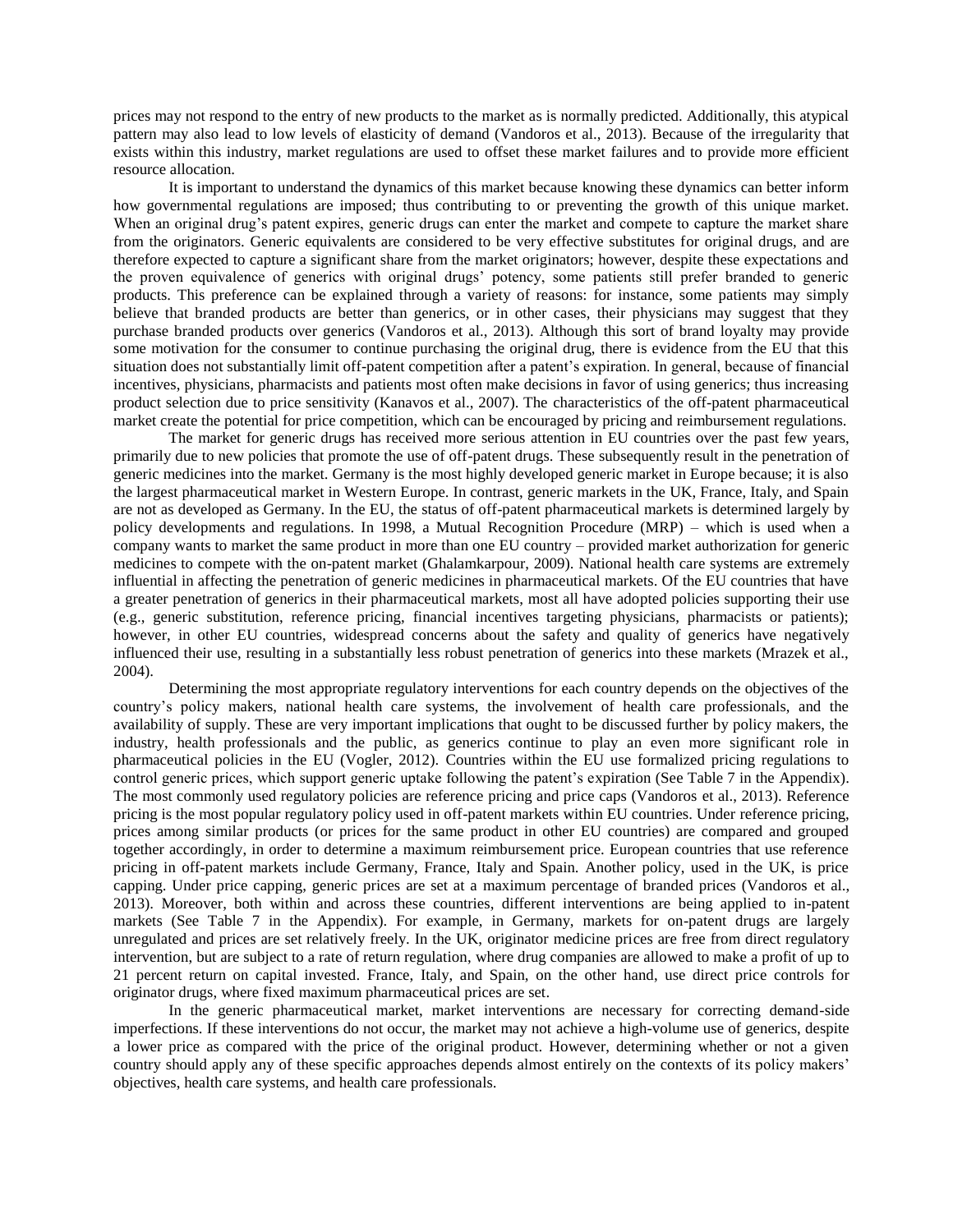#### **3. Literature**

This paper examines pharmaceutical price regulations within the EU and their impacts on the market structure, particularly the competitive effects of generic entry on the pharmaceutical market. Existing literature in this field provides empirical results, which compare drug prices between countries having different supply and demandside policies. Due to differences in methodology, it is difficult to generalize conclusions from these studies. Studies that have examined the relationship between the price level and regulatory regimes have provided contradictory results. The differences in these empirical results can be explained by heterogeneity in the methodologies used, the range of products considered, the study periods chosen, and the methods of estimation.

Price competition has been an important topic in various empirical studies of the pharmaceutical industry. However, studies that focus on price competition offer conflicting results about how regulation impacts drug prices. For instance, Jönsson, (1994) and Vandoros et al., (2013) suggest that countries with strict price regulations have lower prices than countries with less strict price regulations. On the other hand, the studies of Grabowski et al., (1992), Rizzo et al., (2009) and Caves et al., (1991) cite empirical evidence showing that prices do not decrease after generics enter the market; they argue that generic entry only leads to a slower rate at which drug prices (ultimately) increase. Danzon and Chao, (2000a) cite empirical evidence identifying how, in less-regulated markets, competition has kept prices low. Therefore, as stated above, it is not possible to draw accurate, universal conclusions from these studies due to differences among the methodological choices of the researchers.

Anis et al., (2003) conclude that in cases where less regulation is imposed, substantially more competition exists. Their study ultimately concludes that pricing regulations failed to achieve the goal of lowering prices and in fact, in this case, pricing regulations resulted in the opposite occurrence. Hudson's study (2000), which also examines the relationship between patent expiry and the diffusion of generics, finds that both generic entry and the lag time between patent expiry and generic entry can be traced to the size of the market at the time of the patent's expiration. These findings also provide evidence supporting the argument that the rate at which the original brand loses revenue is proportional to both the size of the market and the price of the original brand prior to generic entry. In the US, the impact of generic entry on original brand sales is found to be much bigger, as compared with statistics from the UK, Japan and Germany. This finding is most likely a reflection of the larger size of the U.S. pharmaceutical market and the consequence of its regulatory environment.

The results of these studies suggest that generic competition has less of an effect on prices in tightly regulated markets for three specific reasons. First, pricing and reimbursement regulations keep the prices of branded drugs lower, and this reduces the motivation for generics to enter the market. Second, strict regulatory system reduces opportunities for generic competition because major market players – patients and physicians - have less incentive for substituting generic drugs for original branded products; thus, demand elasticity is lower in this context. Third, producers sometimes exploit pricing regulations via co-marketing generics with generic suppliers or developing new products with only minor changes from the originals, and then negotiating higher prices (Magazzini et al., 2004). Conversely, in less-regulated regimes, innovators of effective drugs can profit from higher prices, which subsequently attract the entry of generics. In response to this competition, the original brand producer sometimes tries to differentiate its product (e.g., advertising or applying market segmentation strategies). Within these less-regulated regimes, the pre-entry prices of pioneer brands can be maintained (or, in some cases, extended) upon patent expiry because of strong brand loyalty toward original brands (Caves et al., 1991; Grabowski et al., 1992). Alternatively, offpatent pioneer products sometimes become Over-The-Counter drugs (OTCs) and are paid for out-of-pocket by the consumer. Almost immediately upon the entry of off-patent pioneer products into the OTC market, competition among generics becomes substantial and soon after, prices fall; reducing market shares of the branded drug. In countries where the pharmaceutical market is managed by less-regulated regimes, markets generate a sharp distinction between innovators and imitators (Magazzini et al., 2004).

In contrast, Garattini et al., (2000) and Rovira et al., (2001) have found that countries with strict price regulation policies have lower overall prices than countries with less strict regulations. On the other hand, Reekie (1996) claims that competition yields low prices in markets with less strict regulation (e.g, Germany). And, empirical study from Canadian pharmaceutical markets shows that the effect of generic competition to keep prices low was very moderate or nonexistent (Jones et al., 2001). Brekke (2007) have studied the impact of regulatory regimes on generic price competition and pharmaceutical pricing using a unique policy experiment in Norway, where Reference Pricing (RP) replaced price cap regulation in 2003 for a sample of generic products. In this case, they found that RP leads to lower relative prices because of strong brand-name price reductions. They also found that RP increases generic competition, resulting in lower brand-name market shares. In a similar study, Dalen et al., (2006) examined the impact of index price regulation on both demand and market power. Their results suggest that the index price helped to increase market shares of generic drugs. Puig's (2010) study examined the impact of European pharmaceutical price regulation on generic price competition and found that RP systems cause a reduction in the consumer price of all pharmaceuticals subject to this system, to a varying degree in different countries and different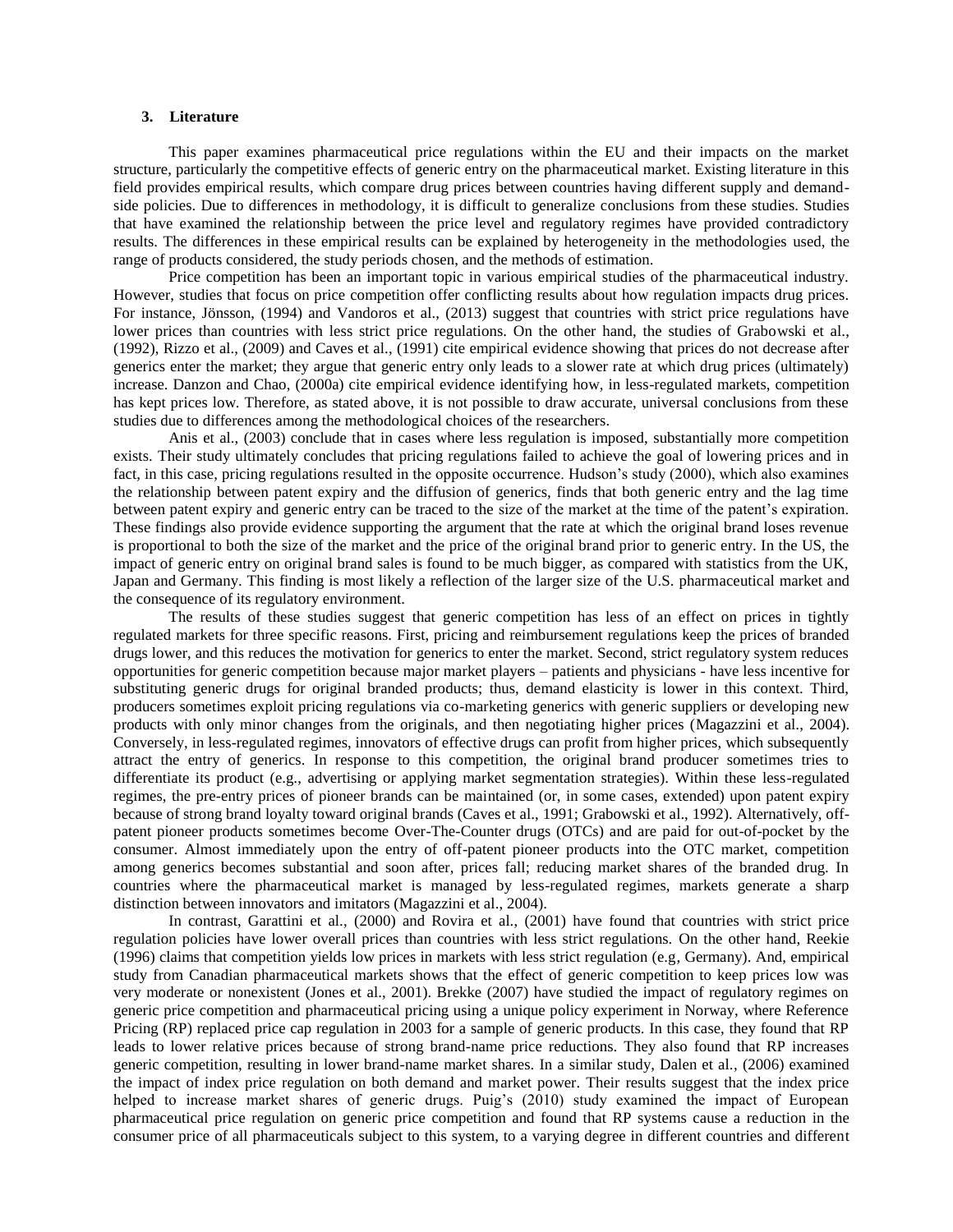periods of time. Podnar's (2007) research addresses how a sector of the Slovenian pharmaceutical market was influenced by reference pricing. On the basis of their descriptive analysis, they argue that the RP system caused an increase in the share of generic drugs. Similarly, Adriaen et al., (2008) examined the pricing strategies of generic medicines following patent expiry in Belgium and concluded that pricing strategies are influenced by regulatory aspects, such as, successive reductions in reference prices and prescription status of medicines and market incentives in the form of price competition between generic medicines and competition between originator and generic medicines by medication class.

Perry (2006) suggests that while it is necessary to ensure that pricing systems encourage price competition and more affordable quality healthcare for patients, it is equally important that pricing systems are managed with the objective of guaranteeing the long-term sustainability of the EU-based generic medicine industry so that it can compete effectively in EU and global markets. Consequently, it is governments' responsibility to address the generics challenge head on. Some suggest that they ought to accomplish this by implementing pro-generics policy measures, particularly in the area of pricing and reimbursement, while better informing doctors, pharmacists and patients about the benefits of generic medicines. Augurzky et al., (2009) provide information on ex-factory generic prices, reference prices, manufacturers, type of prescription drug, and market entries and exits. Their results show that there is no full price adjustment: a 1%-change in reference prices leads to a 0.3%-change in market prices. Furthermore, the introduction of a RP reduces the market prices of the affected products by approximately 7%.

Empirical studies in literature does not provide a clear explanation for the nature of generic competition, the impact of regulation and the extent to which countries differ in their price sensitivity to drugs. Overall, pharmaceutical markets respond to significant imperfections both from the demand side and supply side, which leads to significant differences among markets. One way to pursue further research on this topic is to examine the influence of generic competition among different markets (Kanavos et al., 2007). Therefore, in response to the need for additional scholarship in this area, this paper focuses on how drug prices change over time as a consequence of generic competition, taking into consideration different regulatory regimes across the countries examined.

### **4. The pharmaceutical market**

The pharmaceutical market is a high-technology, knowledge-intensive industry. In terms of market structure, this market consists of two main groups: the large firms (i.e., patent holders) that expend the biggest portion of Research and Development (R&D) investments, and the smaller-sized firms (i.e., generic firms), which operate in the off-patent market post-patent expiry (OECD, 2002). Among other factors, this market is heavily influenced by regulatory policies, which have been developed with the intention of providing three vital benefits: improving innovation with intensive research and development; auditing the quality of drugs for public health; managing the costs of pharmaceutical expenditures. Maintaining competition within the pharmaceutical industry depends on the number of producers and the nature of demand for products on the market. The pharmaceutical industry is understood to be a market with a high degree of effective competition because it includes such a large number of rival producers, and because these rivals then compete among one another by responding to the price-sensitive demand for drugs (Scherer, F. M., 2000).

#### 4.1. Data

This study analyzes retail prices of drugs used to treat cardiovascular disease (CVD), the third-leading cause of death in OECD countries. Importantly, the effectiveness of CVD drug therapies is short-term, so patients must continually receive treatment to maintain its health benefits. As detailed in Table 8 in the Appendix, similar to Timur, (2006), the study sample consists of drugs from eight CVD therapeutic categories, which cover both newer and older innovations that form the core of pharmacotherapy for CVD.

Data used in this study were obtained from IMS Health, an international pharmaceutical consulting company that collects sales and price data from various countries. Data are collected at the level within the pharmaceutical market supply and distribution chain that provides reliable information. The IMS Health measure for all dosage forms and strengths is the IMS standard unit (SU). The SU is a single dose e.g., one tablet or capsule, five liquid milliliters (i.e. one teaspoon), or one ampoule or vial of an injected product. Prices are measured at the ex-manufacturer level and converted from local currencies to euros by IMS Health using constant exchange rates. A country's SU price for a molecule is its volume-weighted average price per dose over all presentations, including generic, licensed, OTC, and parallel imported products (Danzon and Furukawa 2003; Timur, 2006). Products are categorized by the Anatomic Therapeutic Category (ATC) system, which is developed and maintained by European Pharmaceutical Marketing Research Association, EphMrA (EPHMRA 2004). Products are categorized in the sales, medical and promotional audits according to the EphMrA/PBIRG Anatomical Classification System, the main principle of which is that there is only one Anatomical Classification code allocated to a product/pack. This allows each product to be classified consistently in all countries (EphMrA, 2004; Timur, 2006).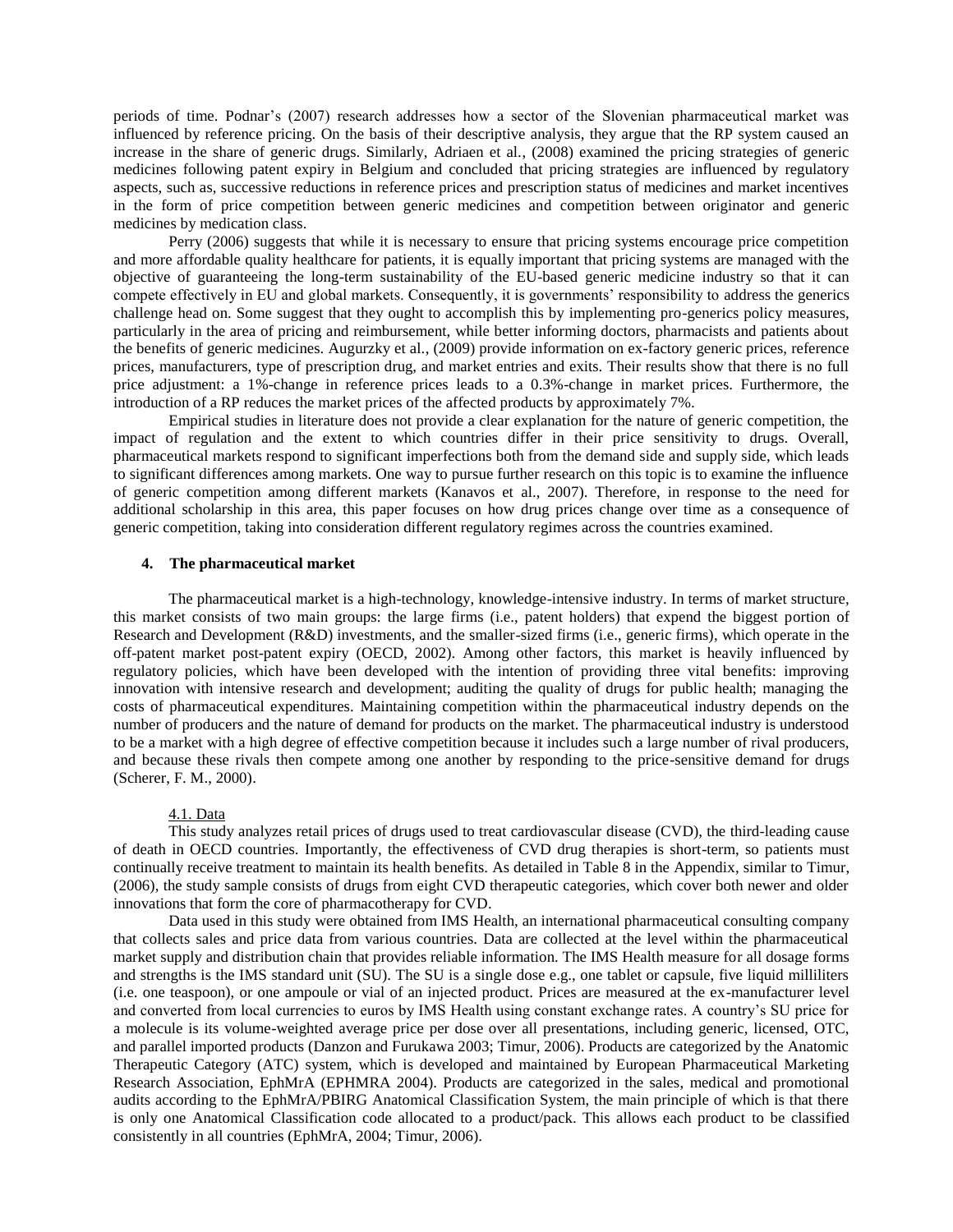The IMS data used here are on all drug sales through retail pharmacies for 10 years between 1994 and 2003. The study restricts the sample to single-molecule "global" products, that is, products that contain a single active ingredient (molecule) and are available in all five countries. A given molecule may have multiple products (defined by molecule, manufacturer, and IMS product name)—for example, originator brand, licensees, parallel imports, and generics—and each product may have multiple packs, defined by strength, presentation forms, and pack sizes. Although the sample of molecules is uniform across countries, the number of products per molecule, manufacturers, and packs differ across countries. The main unit of analysis here is the product, aggregated over packs for each product.

The sample includes the five largest pharmaceutical markets in the European Union: Germany, the United Kingdom (UK), Italy, Spain, and France. These countries are also the leading pharmaceutical markets in the world after the US and Japan. The study sample contains 259 molecules with a total of 3347 products. The study further restricts the sample to molecules that are available in all five countries as described above. Germany is specified as the baseline country because it contains the most products, is the largest market in the EU, and it is the relatively least regulated market in the EU.

#### 4.2. Variable Definitions

*Price.* For each pack, IMS reports the price per standard unit. This study defines the average price per standard unit for each product as the volume-weighted average over all forms and packs of the product. For the regression analysis the paper uses the log transformation of price and of all explanatory variables where proportional effects are expected.

*Quality*. This study controls for several "quality" characteristics that impact the product's efficacy and its price. Molecule Age, measured as (log) months from the last observation month to the launch date of the first product in the molecule in that specific country. Molecule Age is an inverse indicator of therapeutic effectiveness, assuming that more recent compounds are generally more effective. Molecule Age is the same for all products in a molecule but is country specific. Strength is the mean grams of active ingredient per standard unit, averaged over all packs within the product. One can expect a positive relationship between Strength and price. Form Code is the number of different product formulations for each molecule and product, and is intended to reflect choice and convenience available to patients. Forms include different types of tablets, capsules, ampoules, powders, drops, syrups, syringes, and liquids, along with different strengths and pack sizes. The coefficient is expected to be positive, assuming that manufacturers launch new forms only where the expected increase in price is sufficient to cover the fixed costs of developing a new form.

*Competition.* Measures of competition distinguish between generic and therapeutic substitutes. Generic Competitors is the number of generically equivalent products in the molecule, including originator, licensed, and parallel imported products, as well as post patent generic imitators. The expected effect of generic imitators on price is negative in markets where manufacturer prices are unregulated. Therapeutic Substitute Molecules is the number of molecules within the same three-digit therapeutic category ATC3. These drugs are competitors that are chemically distinct but used to treat the same indication, thus reflecting increased availability of substitutes and should thereby be negatively related with price. Pack Size is the number of SUs averaged over all packs in a molecule. This market variable is converted to standard units according to IMS (2005) guidelines. Price is expected to be inversely related to Pack Size in countries with competitive retail pharmacy, where manufacturers, particularly generics, compete by offering volume discounts to pharmacists on large packs.

#### 4.3. Descriptive Statistics of IMS Data

Table 1 reports summary statistics for the product-level variables and Table 2 lists summary statistics for the molecule-level variables, by country. Since the unit of observation in Table 1 is the product, some molecules have more observations than others. This analysis categorizes the variables in the tables as quality characteristics and competition (market) characteristics.

The mean Price per product shows some variations across countries. As reported in Table 1, the SU price (Local Euro) ranges from  $\epsilon$ 0.21 in France,  $\epsilon$ 0.23 in Spain,  $\epsilon$ 0.31 in Italy, to  $\epsilon$ 0.52 in Germany, and  $\epsilon$ 0.62 in the United Kingdom.

Quality characteristics are summarized in the first section of Table 1. The mean Strength per product does not differ significantly across countries. Strength ranges from 0.05 in Germany and the United Kingdom to 0.12 in France, with an overall mean of 0.07. More effective molecules are assumed to have a higher level of strength, implying a positive relationship between strength and price.

The overall mean for Molecule Age is 22 years, ranging from 16 years in Spain to 24 years in Germany and the United Kingdom. The high sample mean age for all countries reflects the influence of a few very old molecules (Danzon and Chao, 2000a). As Timur et al., (2011) says "molecule age is expected to be inversely related with price,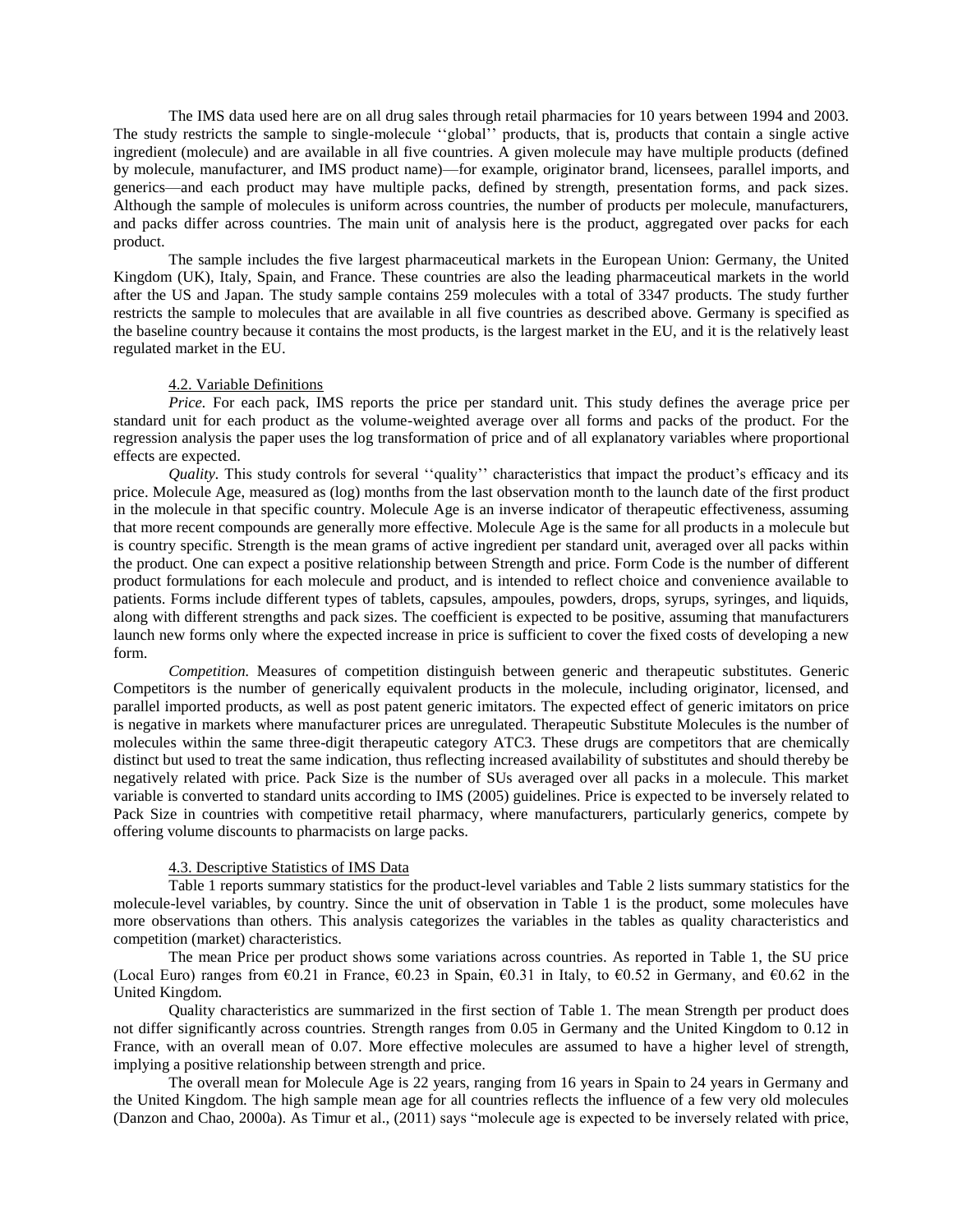since newer treatments are typically introduced precisely because they are more effective, and thus have higher value, than older treatments."

Table 1.

Overall Mean; (Overall), [Within] Standard Deviation Values; N Unit of Observation: Products, Retail Pharmacy, 1994 – 2003

|                        |                      |                      | United               |                      |                      |                   |
|------------------------|----------------------|----------------------|----------------------|----------------------|----------------------|-------------------|
| Variable               | Germany              | France               | Kingdom              | Italy                | Spain                | Overall           |
|                        | 0.5208               | 0.2116               | 0.6290               | 0.3109               | 0.2337               | 0.3584            |
|                        | (1.1888)             | (0.2051)             | (3.1275)             | (0.7629)             | (0.2597)             | (1.3227)          |
| SU Price (Local Euro)  | [0.1871]             | [0.0135]             | [0.1456]             | [0.1189]             | [0.0478]             | [0.1513]          |
|                        | 5039                 | 1022                 | 945                  | 1822                 | 1298                 | 10126             |
| Quality:               |                      |                      |                      |                      |                      |                   |
|                        | 0.0529               | 0.1276               | 0.0523               | 0.0939               | 0.0768               | 0.0708            |
|                        | (0.0884)             | (0.4011)             | (0.0831)             | (0.1468)             | (0.1375)             | (0.1663)          |
| Strength(g)            | [0.0089]             | [0.0046]             | [0.0101]             | [0.0295]             | [0.0145]             | [0.1041]          |
|                        | 5039                 | 1022                 | 945                  | 1822                 | 1298                 | 10126             |
|                        |                      |                      |                      |                      |                      |                   |
|                        | 24.0784              | 21.4869              | 24.5141              | 21.9339              | 16.8350              | 22.6181           |
| Molecule Age           | (13.4493)            | (11.8051)            | (14.3001)            | (10.9312)            | (11.1338)            | (12.9345)         |
|                        | [2.8724]<br>8160     | [2.8732]<br>1530     | [2.8733]<br>1410     | [2.8937]<br>2650     | [2.8730]<br>1910     | [3.0572]<br>15660 |
|                        |                      |                      |                      |                      |                      |                   |
|                        | 3.3351               | 1.1574               | 3.0574               | 1.2215               | 1.3994               | 2.5061            |
|                        | (4.4552)             | (1.1126)             | (4.5637)             | (1.1186)             | (1.4475)             | (3.7171)          |
| Form Code              | [2.0342]             | [0.6454]             | [1.4828]             | [0.5444]             | [0.7835]             | [1.7960]          |
|                        | 8240                 | 1550                 | 1410                 | 2650                 | 1910                 | 15760             |
| Competition:           |                      |                      |                      |                      |                      |                   |
|                        | 90.0948              | 33.1120              | 68.4500              | 27.8134              | 40.9572              | 64.8498           |
|                        | (22.3983)            | (13.4247)            | (83.7458)            | (15.7158)            | (16.9818)            | (41.7574)         |
| Pack Size              | [6.7413]             | [2.0104]             | [51.6193]            | [2.7000]             | [2.6861]             | [21.1523]         |
|                        | 5039                 | 1012                 | 945                  | 1822                 | 1298                 | 10116             |
|                        |                      |                      |                      |                      |                      |                   |
|                        | 18.4353              | 3.9309               | 5.5673               | 6.6290               | 4.9062               | 12.2327           |
|                        | (16.3496)            | (3.6622)             | (6.1620)             | (6.4981)             | (5.2283)             | (14.0546)         |
| Generic Competition    | [5.0843]             | [2.0654]             | [1.7857]             | [2.1331]             | [3.9564]             | [4.5613]          |
|                        | 8240                 | 1550                 | 1410                 | 2650                 | 1910                 | 15760             |
|                        |                      |                      |                      |                      |                      |                   |
|                        | 19.5940              | 14.4954              | 13.0198              | 16.6022              | 15.1722              | 17.4654           |
| Therapeutic Substitute | (7.4819)<br>[1.4054] | (4.7608)<br>[1.2526] | (4.0079)<br>[1.3880] | (5.3471)<br>[1.5518] | (6.2132)<br>[1.2986] | (6.9412)          |
| Molecule               | 8240                 | 1550                 | 1410                 | 2650                 | 1910                 | [1.7413]<br>15760 |
|                        |                      |                      |                      |                      |                      |                   |

Form Code includes different types of tablets, capsules, ampoules, powders, drops, syrups, syringes, and liquids, along with different strengths and pack sizes suggesting a positive relationship with price. The overall mean is 2.50, ranging from 1 in France, Italy and Spain to 3 in Germany and the United Kingdom.

Competition (market) characteristics are summarized in the second section of Table 1. The average SU Pack Size ranges from 27 in Italy to 90 in Germany, with an overall mean of 64. Mean Pack Size is significantly lower in France, Italy, and Spain, which require more unit pack dispensing than Germany and the United Kingdom. Economies of scale at the manufacturer level will imply a negative relationship between price and pack size.

Generic Competitors are manufacturers of products containing the molecule, including originators, licensees, parallel imports and generics. The overall mean is 12, ranging from 4 in France, 5 in Spain, 6 in Italy, and 6 in the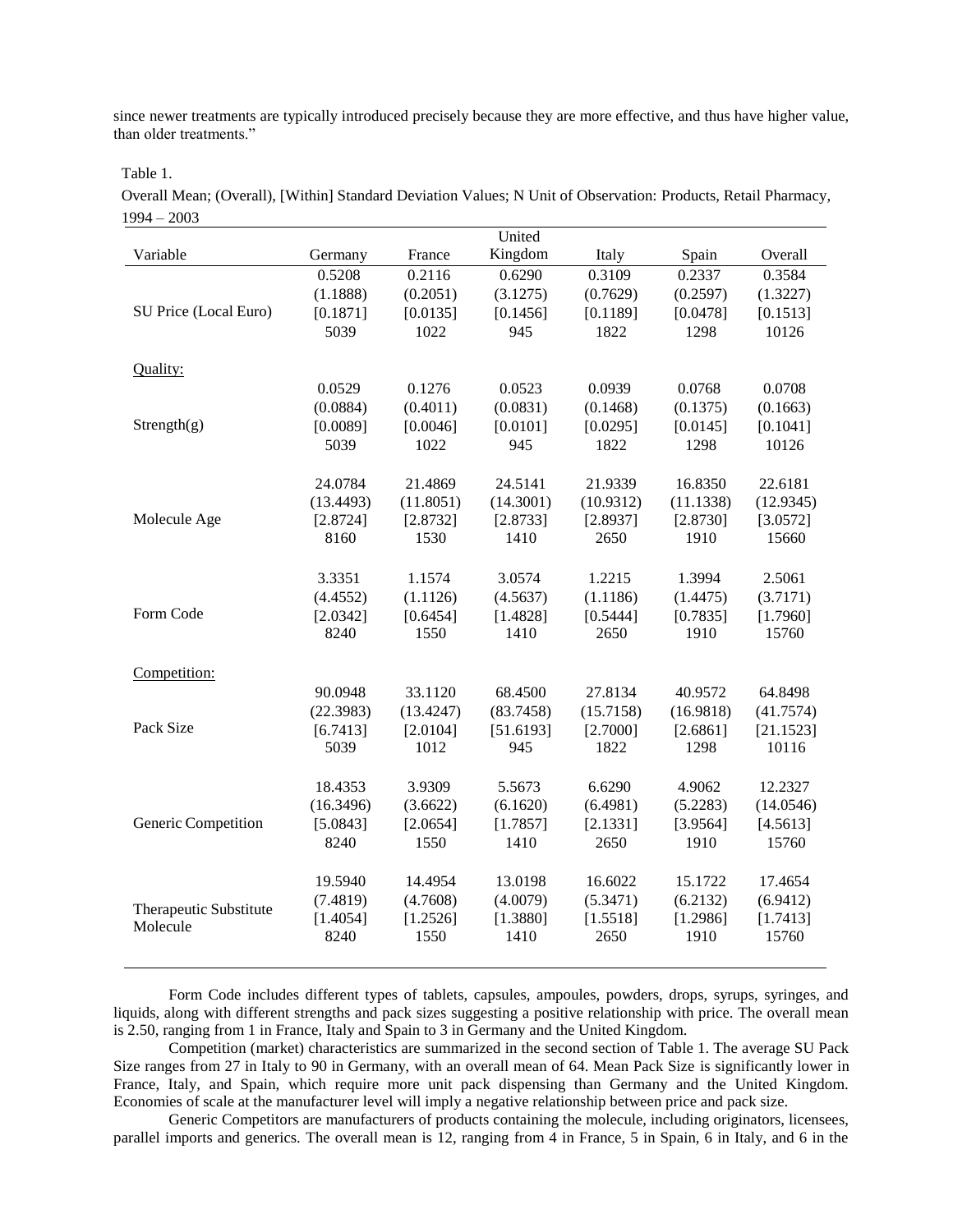United Kingdom to 18 in Germany. Germany has the highest number of generic competitors in the sample consistent with the high mean age of the sample, which also reflects laxer regulations in Germany. This implies that global molecules are the most valuable ones and attract the most products per molecule.

Consistent with this, the mean of Therapeutic Substitute Molecules (molecules in the ATC categories) is higher in Germany than in France, Italy, Spain and the United Kingdom. Therapeutic Substitute Molecules also reflect increased availability of substitutes that range from 13 in the United Kingdom to 19 in Germany, with an overall mean of 17.

|                 |           |           | United     |                  |                  |           |
|-----------------|-----------|-----------|------------|------------------|------------------|-----------|
| Variable        | Germany   | France    | Kingdom    | Italy            | Spain            | Overall   |
|                 | 0.7079    | 0.2446    | 0.9954     | 0.2792           | 0.2272           | 0.5039    |
| SU Price (Local | (2.9756)  | (0.2186)  | (3.8324)   | (0.2735)         | (0.3161)         | (2.2513)  |
| Euro)           | [0.2363]  | [0.0180]  | [1.2219]   | [0.0433]         | [0.0382]         | [0.9162]  |
|                 | 1535      | 998       | 954        | 1105             | 993              | 5585      |
|                 |           |           |            |                  |                  |           |
| Quality:        |           |           |            |                  |                  |           |
|                 | 0.1529    | 0.1426    | 0.1097     | 0.1390           | 0.2176           | 0.1524    |
| Strength(g)     | (0.4583)  | (0.4109)  | (0.4174)   | (0.3861)         | (0.7000)         | (0.4850)  |
|                 | [0.0299]  | [0.0045]  | [0.1090]   | [0.0391]         | [0.0146]         | [0.1997]  |
|                 | 1535      | 998       | 954        | 1105             | 993              | 5585      |
|                 | 20.7951   | 18.9521   | 22.3972    | 20.1222          | 18.5000          | 20.1651   |
|                 | (15.8138) | (12.7938) | (19.0603)  | (13.9323)        | (12.2250)        | (14.9874) |
| Molecule Age    | [2.8731]  | [2.8735]  | [2.8736]   | [2.8733]         | [2.8734]         | [5.2916]  |
|                 | 1660      | 1150      | 1070       | 1350             | 1190             | 6420      |
|                 |           |           |            |                  |                  |           |
|                 | 10.1146   | 2.3647    | 6.1398     | 2.4629           | 2.5075           | 5.1150    |
|                 | (15.6971) | (2.6718)  | (8.5647)   | (2.7911)         | (3.1166)         | (9.6884)  |
| Form Code       | [3.3044]  | [1.0148]  | [2.4327]   | [1.0604]         | [0.9489]         | [7.7632]  |
|                 | 1770      | 1190      | 1080       | 1350             | 1190             | 6580      |
|                 |           |           |            |                  |                  |           |
| Competition:    |           |           |            |                  |                  |           |
|                 | 85.4489   | 34.2039   | 84.7038    | 28.0996          | 40.7264          | 56.8663   |
| Pack Size       | (29.0398) | (16.6044) | (124.8797) | (10.8393)        | (16.9137)        | (60.6243) |
|                 | [8.7029]  | [7.3645]  | [72.1947]  | [2.1203]         | [3.4093]         | [50.7921] |
|                 | 1535      | 998       | 954        | 1105             | 993              | 5585      |
|                 | 5.9858    | 1.9781    | 1.8527     | 2.3325           | 2.5974           | 3.2203    |
| Generic         | (9.8455)  | (2.6833)  | (2.4395)   | (3.1603)         | (4.1714)         | (6.0340)  |
| Competition     | [3.1336]  | [1.4446]  | [0.8506]   |                  |                  | [4.8851]  |
|                 | 1770      | 1190      | 1080       | [1.0555]<br>1350 | [1.7986]<br>1190 | 6580      |
|                 |           |           |            |                  |                  |           |
|                 | 22.3135   | 14.4495   | 13.7027    | 15.3681          | 15.1512          | 16.7577   |
| Therapeutic     | (8.0338)  | (5.2413)  | (3.8900)   | (5.1608)         | (6.2689)         | (7.0020)  |
| Substitute      | [1.6718]  | [1.2616]  | [1.4225]   | [1.5743]         | [1.3172]         | [4.1716]  |
| Molecule        | 1770      | 1190      | 1080       | 1350             | 1190             | 6580      |
|                 |           |           |            |                  |                  |           |

 Table 2. Overall Mean; (Overall), [Within] Standard Deviation Values; N Unit of Observation: Molecule, Retail Pharmacy, 1994 – 2003

### **5. An empirical examination of generic competition**

This study investigates the effect of generic entry on pharmaceutical prices by employing two different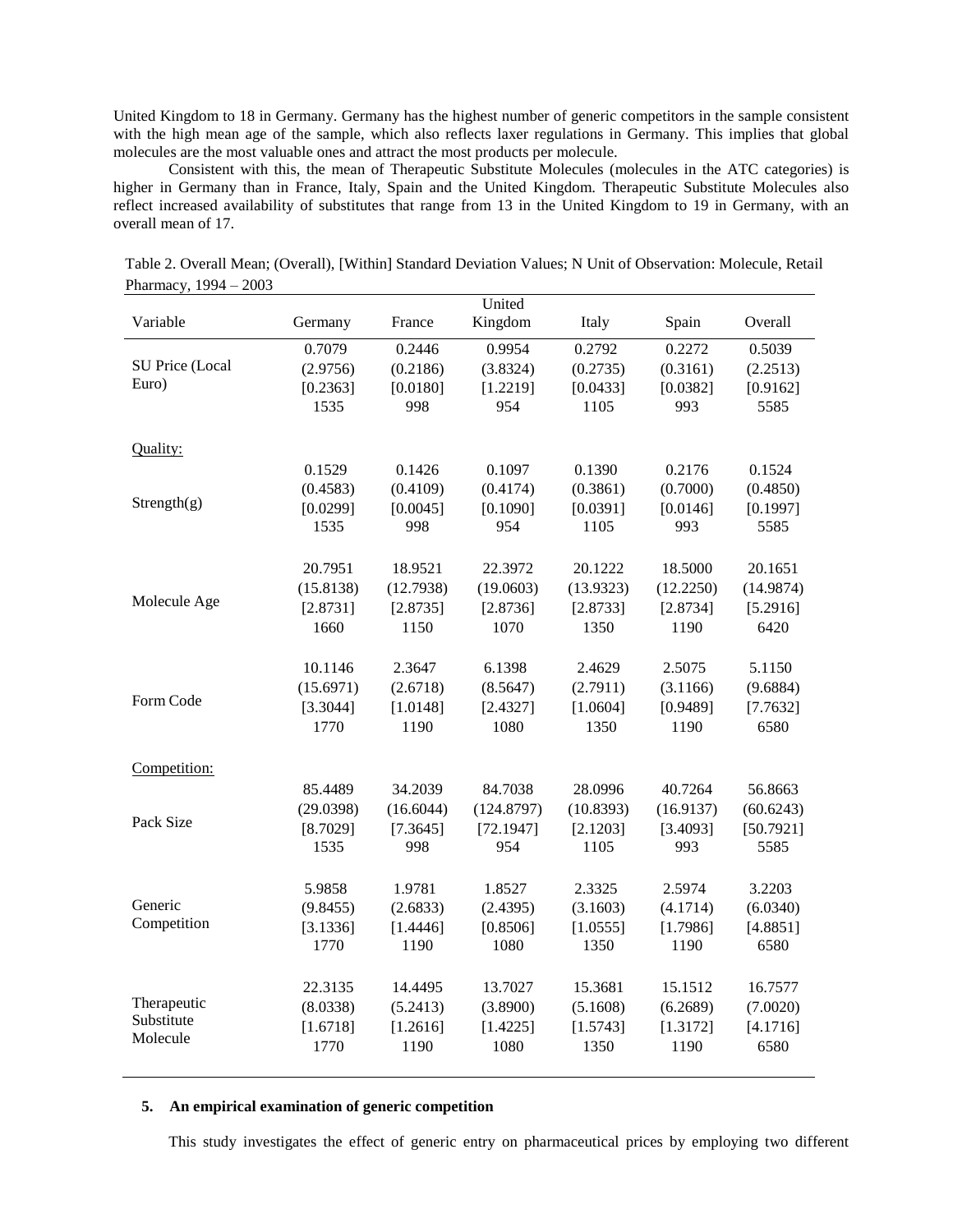empirical research strategies in a reduced form. The first section explains the nature of the quasi-hedonic regressions model and the second section describes the fully interacted model in detail.

## 5.1. Quasi-hedonic Price Regressions

This analysis first uses hedonic price regressions to address cross-country differences in product specifications. Products serving the same purpose might have different attributes in different countries. In the sample of this study, the forms, strength levels, and pack sizes are the quality and market characteristics of drugs that vary across countries (Timur et al., 2011).

This study examines the price models through quasi-hedonic regressions for three reasons (Danzon and Chao, 2000a; Timur et al., 2011). First, while the standard hedonic model assumes that price determinants differ randomly across products, pharmaceutical prices are expected to differ systematically across countries, reflecting differences in health care regimes. Because some price variation across countries is explained by factors other than observed product characteristics and that change very little over time, the models include country-specific intercepts. Second, hedonic price regressions estimate the marginal contribution of each characteristic to the value of a product. However, pharmaceutical market imperfections drive a wedge between price and marginal value. These include deviations between patient and physician preferences, moral hazard from insurance coverage, and monopsony power of national health systems on the demand side, along with patent restrictions providing monopoly power to producers and marketing restrictions through drug approval and testing requirements on the supply side. Third, drug prices also vary across countries because of time-varying differences in regulatory and reimbursement environments. To address this, our model specifies market competition measures, which would not appear in a pure hedonic regression, as additional explanatory variables. This study uses the same model for all countries, but tests for cross-national differences in parameters (Timur et al., 2011).

As defined in Danzon and Chao, (2000a) and Timur et al., (2011), this model uses log transformations of product prices and characteristics,

$$
\ln P_{k,j,t} = \alpha + \sum_{c=1}^{8} \beta_c \ln X_{c,k,j,t} + \sum_{t=1}^{9} \varphi_t d_t + \sum_{j=1}^{4} \phi_j d_j + \sum_{t=1}^{9} \sum_{j=1}^{4} \lambda_{j,t} d_j d_t + \sum_{k=1}^{K} \delta_k d_k + u_{k,j,t} \tag{1}
$$

All the product quality and competition (market) characteristics appear on the right hand side of Equation 1. Accordingly k, j, and t represent an individual product, country and year respectively. P measures the average price per standard unit for each product that is the volume-weighted average over all forms and packs of the product.  $X_c$ indicates a vector of quality and competition characteristics of products.  $\beta_c$  captures the different impact of the imperfectly competitive market for pharmaceuticals in different countries and thus measures the country-specific differences between the baseline country Germany and other countries. The model also includes d variables that are indicators for country j, year t and product k.  $\lambda_{i}$  is the parameter that estimates the average price difference in time t between the baseline country Germany and country j, which is omitted from the country indicator vector, across products. This price gap is net of variation induced by differences across quality and competition characteristics, products, time and countries (Timur et al., 2011). And, finally u is the regression error in the quasi-hedonic regressions model.

This analysis estimates quasi-hedonic price regressions model by employing panel data methods, where the product-specific intercepts are treated as fixed effects. The fixed effects model refers to the possibility that each unit of observation, market, quality, and time period, would have unique parameters. Following this, in this model, there are market, quality, and time specific "fixed" effects. This analysis combines data from pooling methodology. It is important to note that drug prices also reflect intrinsic value that is not observable. If these are time-invariant and product-specific, then the fixed effects model is efficient (Wooldridge, 2001).

In the panel data model,  $\delta_k$  is called a "random effect" when it is treated as a random variable, and a "fixed effect'' when it is treated as a parameter to be estimated for each cross section observation (Wooldridge, 2001). The term fixed effect means that one is allowing for arbitrary correlation between the unobserved effect  $\delta_k$  and the observed explanatory variables  $X_{k,i,t}$ . Accordingly,  $\delta_k$  is called an "individual fixed effect." In the quasi-hedonic price regressions model, the zero conditional mean assumption - where the mean of the error terms given a specific value of the independent variable is zero  $E(u_{k,i,t} | X_{k,i,t}, \delta_k) = 0$  is the necessary condition for consistent fixed effects and random effects estimations. Additionally, the observed explanatory variables and the unobserved effect have to yield zero correlation between them, because the random effects model implicitly places  $\delta_k$  in the error term, therefore the assumption of  $Cov(X_{k,i,t}, \delta_k) = 0$  is very crucial for consistent estimations (Wooldridge, 2001). In this analysis, the whole point of using panel data is to allow for  $\delta_k$  to be arbitrarily correlated with  $X_{k,i,t}$ . A fixed effects analysis achieves this purpose explicitly, and yields arbitrary correlation between the observed explanatory variables and the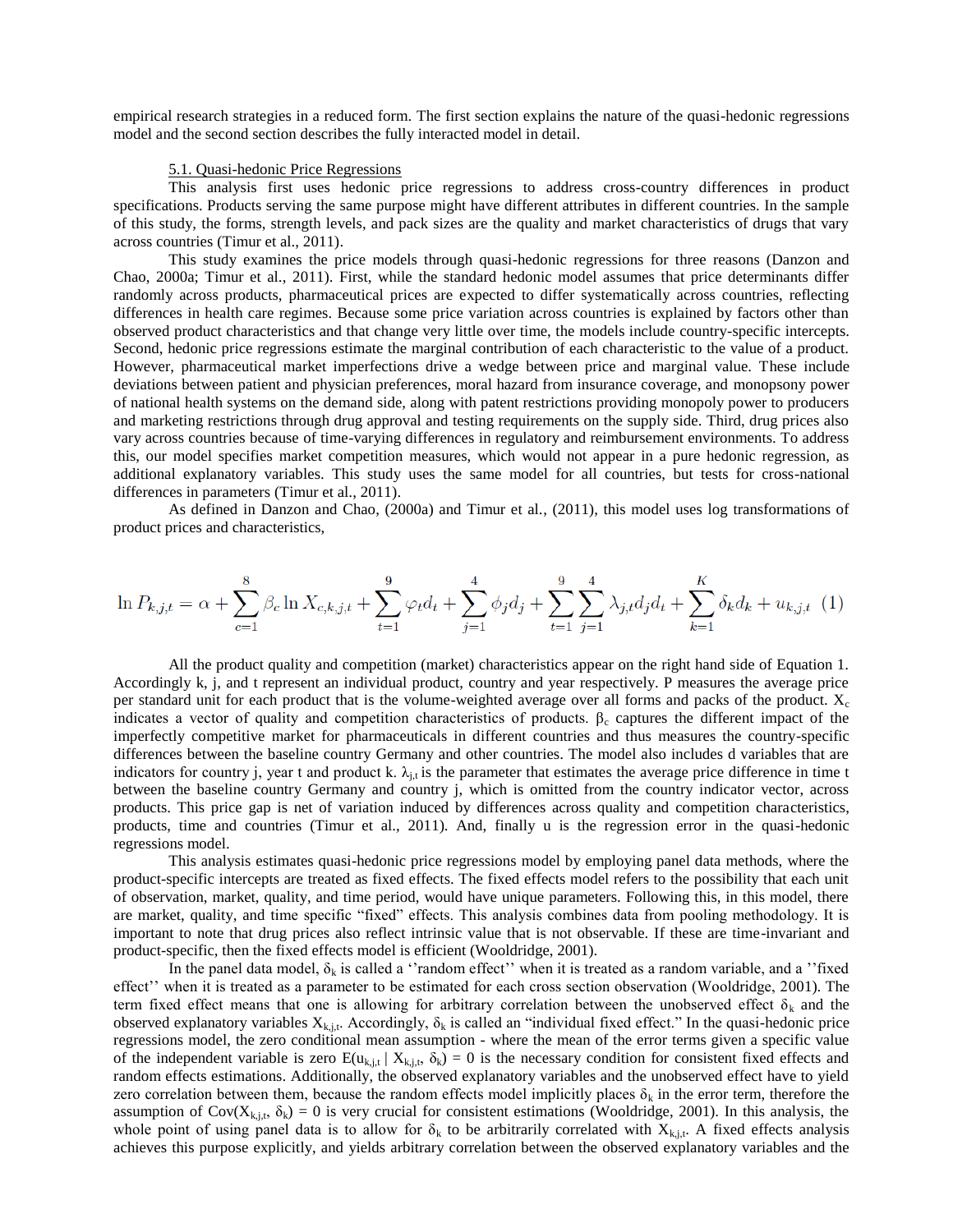unobserved effect,  $X_{k,j,t}$  and  $\delta_k$  respectively. Therefore, the fixed effects model gives more robust estimation than the random effects model does (Wooldridge, 2001).

Tables 3 and 4 report the product level and molecule level results of fixed and random effects estimation of Equation 1 respectively. All variables are specified in log form, thus each coefficient is interpreted as the elasticity of price with respect to the quality or market characteristic. The model yields the expected coefficients with consistent fixed and random effects results.

Consistent with the expectations, the average SU price rises significantly with product strength. Since most of the countries in the sample use reference pricing system, this product-specific feature structures a positive relationship between strength and therapeutic effectiveness. The estimations show that a 10% increase in product strength raises price by  $1-1.5\%$ , under both the fixed effects model and random effects model.

Fixed effects model yields little information for molecule age variable; the plausible reason is that fixed effects model considers only within-molecule age variation that changes separately from the fixed year and molecule effects only via the non-linearity of the log transformation (Danzon and Chao, 2000a; Timur et al., 2011). On the other hand, the random effects model yields consistent estimates for the relationship between price and molecule age since it considers cross-molecule variation. The significantly negative coefficient in Table 3 implies that relative therapeutic value declines with age as more effective products are introduced in the market. Accordingly, a 10% increase in age reduces price by about 6% in the random effects model.

Table 3. Quasi-Hedonic Price Regression Results Unit of Observation: Products, Retail Pharmacy, 1994-2003

|                                                                                         | <b>Fixed Effects</b>                                               | <b>Random Effects</b>                                                |  |
|-----------------------------------------------------------------------------------------|--------------------------------------------------------------------|----------------------------------------------------------------------|--|
| <b>Quality Characteristics:</b><br>Strength (ln)<br>Molecule Age (ln)<br>Form Code (ln) | $0.1344(0.0328)**$<br>$-0.0393(0.0580)$ ***<br>$0.0089(0.0248)$ ** | $0.0885(0.0226)$ **<br>$-0.6796(0.0926)$ ***<br>$-0.0506(0.0366)$ ** |  |
| <b>Competition Characteristics:</b>                                                     |                                                                    |                                                                      |  |
| Pack Size (ln)                                                                          | $-0.2526(0.0555)$ ***                                              | $-0.3396(0.0687)$ ***                                                |  |
| Generic Competition (ln)                                                                | $-0.0263(0.0403)$ **                                               | $-0.0276(0.0125)$ **                                                 |  |
| Therapeutic Substitute Molecules (ln)                                                   | $0.5159(0.0992)$ ***                                               | $0.4861(0.0955)$ ***                                                 |  |
|                                                                                         |                                                                    |                                                                      |  |
|                                                                                         |                                                                    |                                                                      |  |
| N                                                                                       | 8,773                                                              | 3,524                                                                |  |

The dependent variable is the log of the SU euro price. p-values in parentheses.

\*, \*\* and \*\*\* reflect significance at the 1, 5 and 10% levels, respectively.

 $R^2$  (within)

As shown in Table 3, form code, reflecting choice and convenience available to patients, suggests a positive relationship with price in the fixed effects model. This means that with fixed prices, introduction of a new formulation might provide an opportunity for manufacturers to renegotiate prices upward (Timur et al., 2011). In other words, manufacturers have an incentive to introduce new forms where expected prices are sufficient to cover the fixed costs of introducing a new form. Random effects model yields a negative relationship with price since it does not allow arbitrary correlation between the observed explanatory variables and the unobserved effect. The fixed effect model is therefore more robust than the random effect model (Wooldridge, 2001).

0.5376

0.3540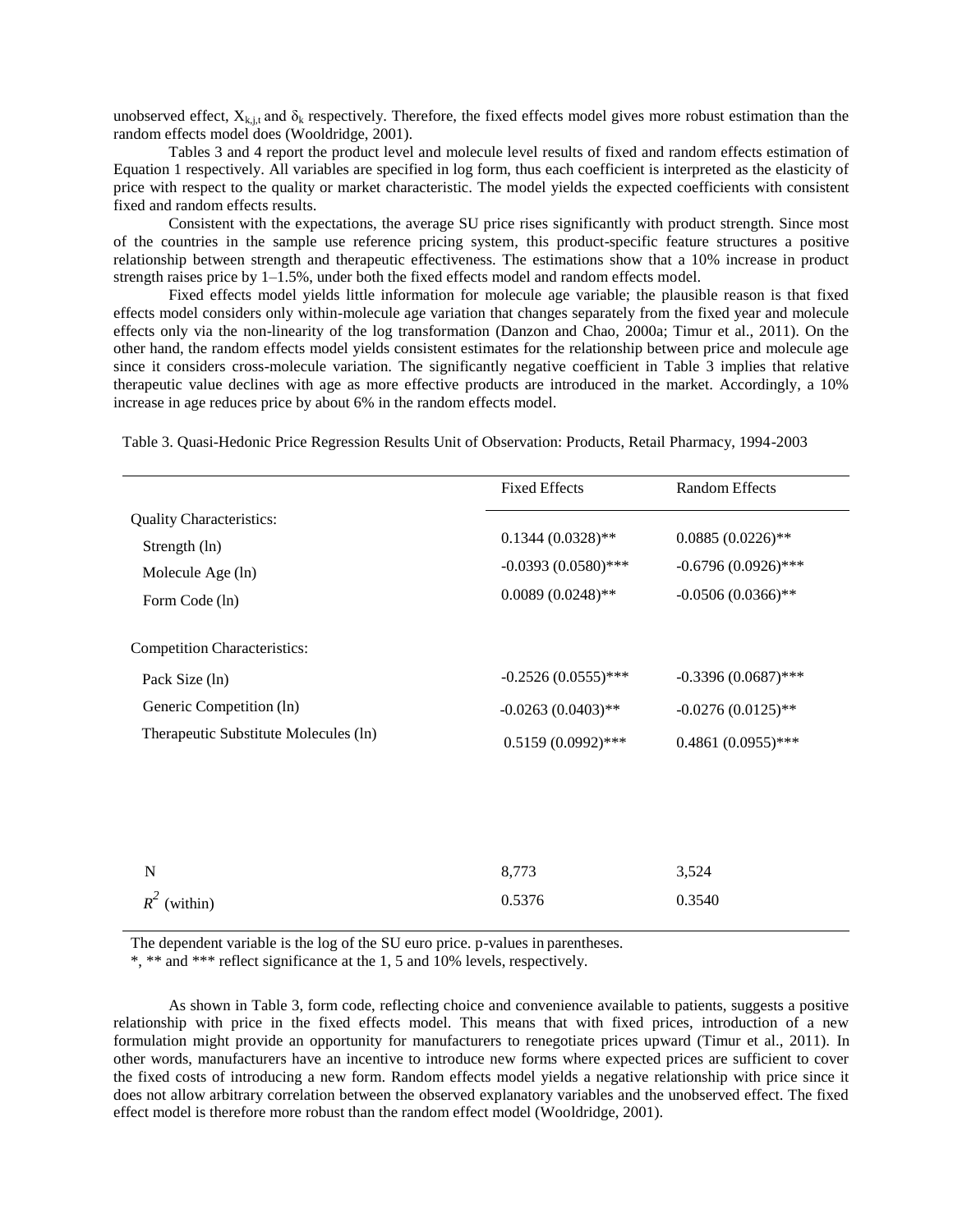In the competition characteristics, price decreases substantially with pack size, which indicates economies of scale in packaging, EMEA packaging and labeling regulations, and use in reference pricing calculations (Timur et al., 2011). Both fixed effects and random effects models show that the price of a 10% larger pack size will be lower by about 2.5-3.5%.

Generic competition is negatively related with price in both fixed effects and random effects models. Generic competition reduces price, as expected, by less than 1% for each 10% increase. Pricing and reimbursement regulations in generic drug market may underestimate the effect of generic competition on price in strictly regulated European Union countries. For instance, the German government allows generic suppliers to formulate and test products and complete product review in another country during the life of patent. It is not unheard of for generics to enter in the German market the day following patent expiration. France, on the other hand, does not allow submission for review of entry documents until the patent expires, delaying launch dates by up to 5 years (Timur et al., 2011).

The number of therapeutic substitute molecules is significantly positively related to price in both models. As shown in Table 3, the coefficients imply that a 10% increase in the number of therapeutic substitute molecules raises price by 4–5%. Both fixed effects and random effects models yield similar estimations.

Table 4. Quasi-Hedonic Price Regression Results Unit of Observation: Molecules, Retail Pharmacy, 1994-2003

|                                                                                         | <b>Fixed Effects</b>                                           | <b>Random Effects</b>                                  |
|-----------------------------------------------------------------------------------------|----------------------------------------------------------------|--------------------------------------------------------|
| <b>Quality Characteristics:</b><br>Strength (ln)<br>Molecule Age (ln)<br>Form Code (ln) | $0.3023(0.000)*$<br>$0.1248(0.029)$ **<br>$-0.0987(0.081)$ *** | $0.2160(0.001)*$<br>$-0.2031(0.001)*$<br>0.0653(0.193) |
| <b>Competition Characteristics:</b>                                                     |                                                                |                                                        |
| Pack Size (ln)                                                                          | $-0.3605(0.000)*$                                              | $-0.3924(0.000)*$                                      |
| Generic Competition (ln)                                                                | $-0.1240(0.014)$ **                                            | $-0.0607(0.030)$ **                                    |
| Therapeutic Substitute Molecules (ln)                                                   | $0.2718(0.014)$ **                                             | 0.0623(0.570)                                          |
|                                                                                         |                                                                |                                                        |
| N                                                                                       | 3,263                                                          | 2,480                                                  |
| $R^2$<br>(within)                                                                       | 0.6369                                                         | 0.3689                                                 |

The dependent variable is the log of the SU euro price. p-values in parentheses.

\*, \*\* and \*\*\* reflect significance at the 1, 5 and 10% levels, respectively.

#### 5.2. Fully Interacted Model

The fully interacted model expands the quasi-hedonic price regressions model (Equation 1) to estimate the effect of quality and competition (market) characteristics on price across different countries between 1994 and 2003. Mean values of the quality and competition (market) characteristics, parameter values and fixed country effects represent heterogeneity across different countries and over time, therefore this model measures price differences between the baseline country Germany and all other countries by considering all these discrepancies for consistent estimations.

In the fully interacted model, quality and competition (market) characteristics have different effects across different countries and over time. The regression includes controls for product characteristics that vary over time within a drug. Thus, the model controls for drug quality and market characteristics that varies across drugs. The new model in Equation 2 includes interactions between product characteristics and country fixed effects; product characteristics and year fixed effects; and finally interactions between product characteristics, country fixed effects and year fixed effects. This model includes product fixed effects to control for unobserved drug heterogeneity, and year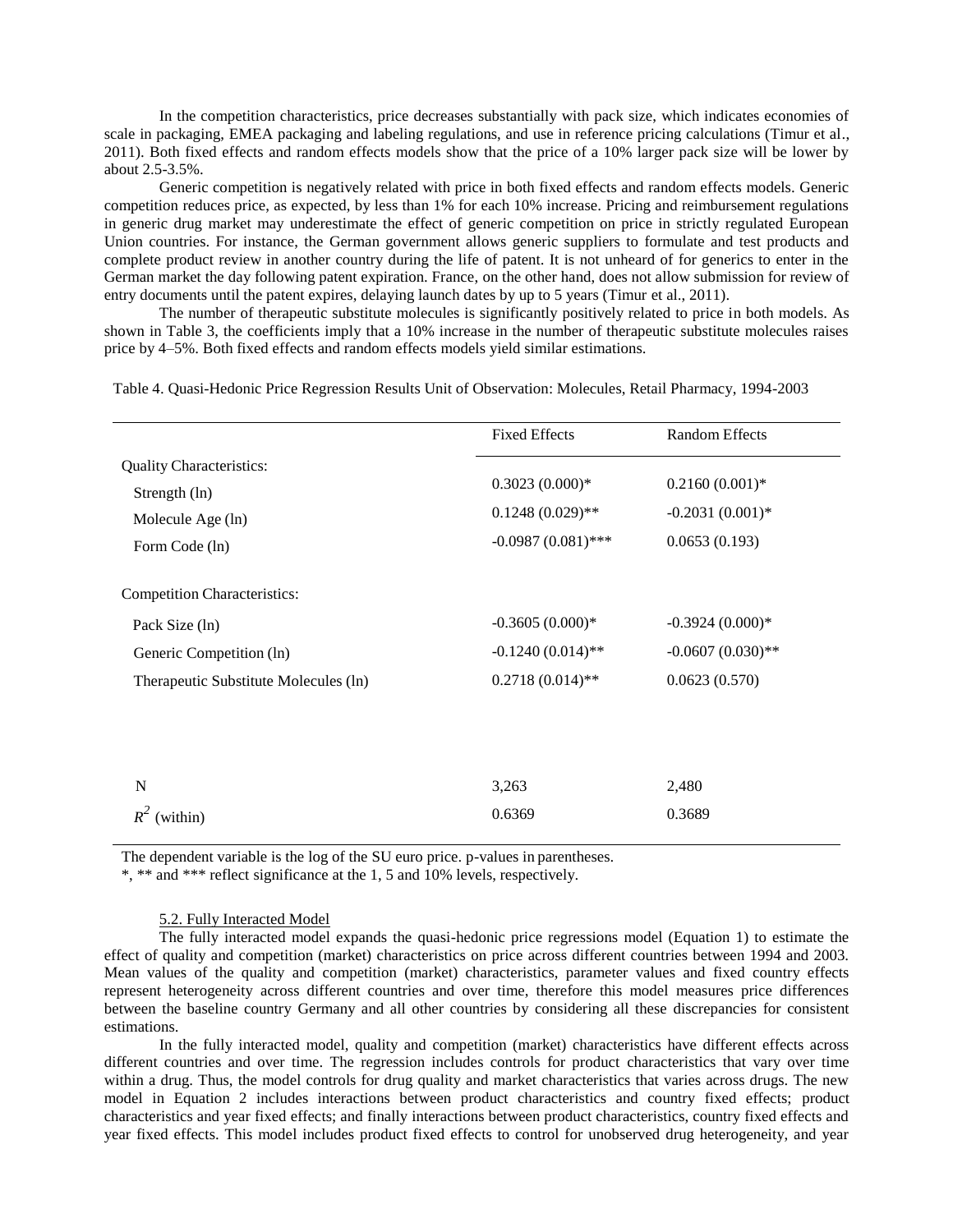fixed effects to control for price inflation and for all other unmeasured time effects. Rather than estimate separate regressions for each country, the study pools the data for all five countries and estimates a fully interacted model as follows:

$$
\ln P_{k,j,t} = \alpha_0 + \sum_{c=1}^9 \beta_c \ln X_{c,k,j,t} + \sum_{j=1}^4 \phi_j d_j + \sum_{t=1}^9 \varphi_t d_t + \sum_{t=1}^9 \sum_{j=1}^4 \lambda_{j,t} d_j d_t + \sum_{c=1}^9 \sum_{j=1}^4 \rho_{c,j} d_j \ln X_{c,k,j,t} + \sum_{c=1}^9 \sum_{t=1}^9 \gamma_{c,t} d_t \ln X_{c,k,j,t} + \sum_{c=1}^9 \sum_{t=1}^9 \sum_{j=1}^4 \theta_{c,j,t} d_j d_t \ln X_{k,j,t} + \sum_{k=1}^K \delta_k d_k + u_{k,j,t}
$$
\n(2)

The new model has the same definitions of variables and parameters as in Equation 1, and additionally uses new coefficients ρ, γ, and θ for the new interactions between the product characteristics and the country and year indicators. As in Equation 1,  $\beta_c$  measures the country- specific differential between parameter effects for Germany and other countries j. Net implicit prices for product characteristics are β for Germany in 1994,  $(\beta + \gamma)$  for Germany in year t =1995 - 2003,  $(\beta + \rho_i)$  for other countries j in 1994, and  $(\beta + \gamma_t + \rho_i + \theta_{i,t})$  for other countries j in year t = 1995 – 2003 (Danzon and Chao, 2000a; Timur et al., 2011).

As explained previously, Germany is used as the baseline country because it is the least regulated market for both manufacturer prices and pharmacy margins and it has the most products in the sample. This fully interacted model yields the same coefficient estimates with separate, country-specific regressions.

This study uses panel data analysis in order to estimate the model. In the case of panel data analysis, fixed effects estimators are considered to be quite efficient. The econometric model used in this analysis accounts for the endogeneity of market entry by employing a fixed effects model, which controls for all observed and unobserved time varying and time-constant variables, and the econometric model also takes advantage of the panel data to eliminate both observed and unobserved heterogeneity and to remedy the problems with error terms. Thus fixed effects model explicitly accounts for endogeneity that resulting from time variant and time-invariant omitted variables. Table 5 reports fully interacted regressions for product-level prices for 1994 and 2003, which allows all parameters to differ across countries. Table 6 reports complete annual results with the fully interacted model for the major variable of interest - generic competition - in five countries between 1994 and 2003.

Price increases in Strength per SU in all countries and over both years, due to the fact that therapeutic value increases with strength, and strength is a direct measure of relative prices. The elasticity of unit price with respect to strength ranges from 0.03 in France to 0.16 in the United Kingdom.

Molecule Age is significantly negatively related to product price in all five countries. Competitive generic prices in Germany are expected to estimate the marginal cost of production, which is related to the therapeutic value of the molecule (Danzon and Chao, 2000a). Additionally, renegotiation of fixed prices as molecules age is the source of large effects in the more strictly regulated countries (Mossialos et al., 2004; Seget 2003; Timur et al., 2011); consistent with the hypothesis that molecule age is an inverse indicator of relative quality. In the United Kingdom, France, Italy, and Spain the Molecule Age interactions are significantly negative due to regulatory restrictions on post launch price increases and due to weaker generic competition. The Molecule Age elasticity is (-0.96) in Germany, (-0.48) in the United Kingdom, (-0.56) in France, (-0.21) in Italy, and (-0.54) in Spain.

Form Codes are positively related with price in all countries. The number of formulations increases price in Germany and Spain throughout the period, which indicates that introducing line extensions is an effective tool for a price increase in countries that do not allow price increases for established products (Danzon and Chao, 2000a). In France, Italy and the United Kingdom, the price elasticity with respect to the number of forms also indicates a positive relationship for many years since manufacturers have an incentive to introduce new forms where expected prices are sufficient to cover the fixed costs of introducing a new form. The price elasticity with respect to the number of forms in France, Italy and the United Kingdom indicates a negative relationship only for few years, which implies weaker incentives to introduce new forms to get a higher price during those periods of time.

Price significantly decreases with Pack Size in all countries and years, implied by economies of scale in packaging, EMEA packaging and labeling regulations, and use in reference pricing calculations.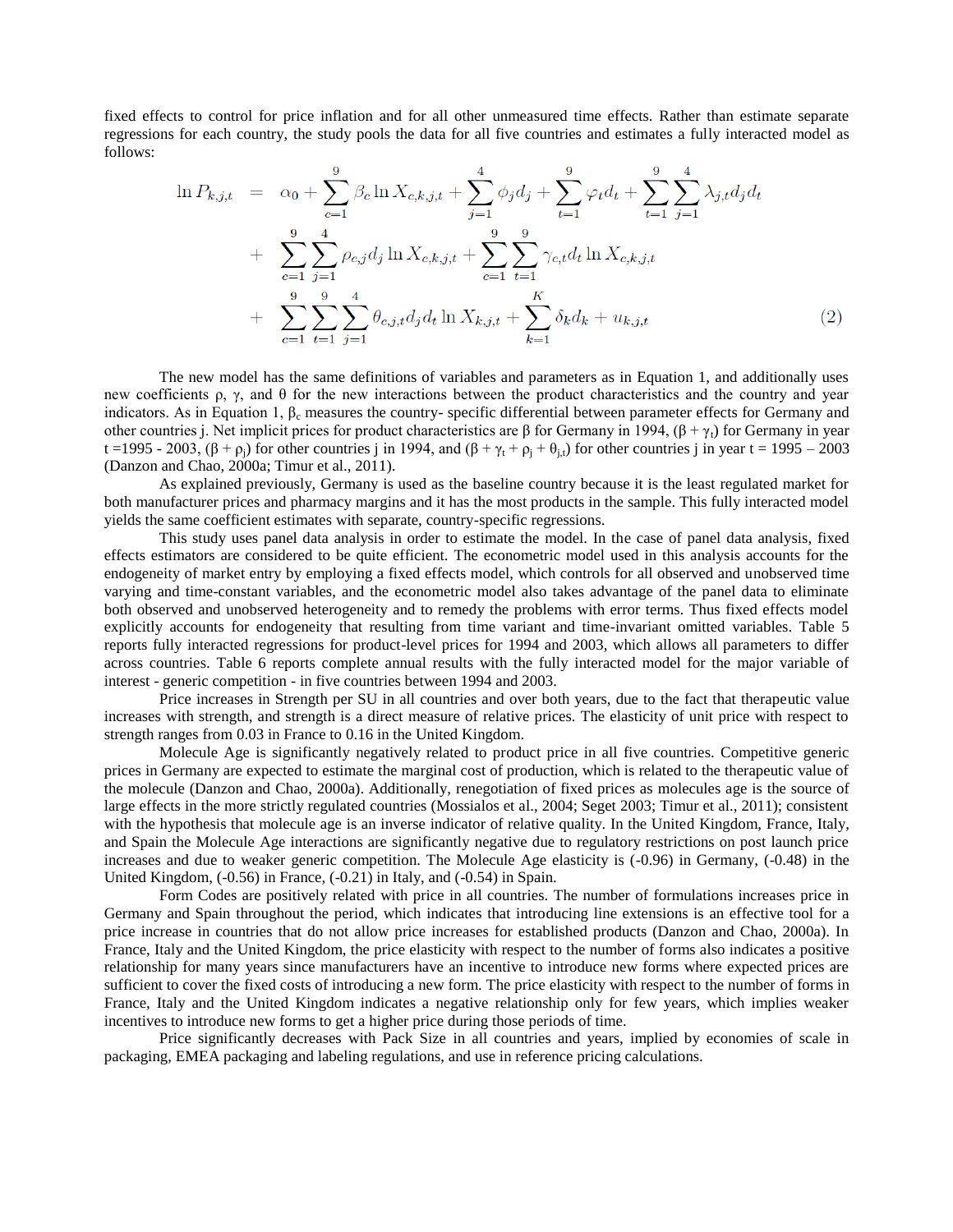Consistent with this negative estimation, patient co-payment is based on pack size in Germany and maximum price is based on maximum pack size in the United Kingdom (Timur et al., 2011). The elasticity of unit price with respect to pack size for Germany is (-0.25), for the United Kingdom is (-0.47), for France is (-0.51), for Italy is (-0.33), and for Spain is (-0.68).

Table 5 and Table 6 report empirical results for the elasticity of unit price with respect to Generic Competition at the product level between 1994 and 2003. Germany is the only country that demonstrates a decrease in prices as a result of generic competition. An increase in generic competition by 10% leads to a decrease in drug prices by about 1%-2%. German pharmaceutical markets are relatively least regulated where originator market prices are set freely. Therefore, originator drug prices are higher in Germany. Following patent expiration, generic drugs enter the market at a lower price and introduce price competition to originators due to high price gap between originators and generics. In this case, generic firms are able to steal market share from originators via price competition. Originators often decrease their prices to match with generic drug prices. As time passes, market share of originators also decrease and market share of generic drugs increase. Overall, average price per standard unit decreases in Germany. By contrast, in the United Kingdom, the coefficient of the variable representing generic entry is positive and statistically significant. This means that an increase in generic entry by 10% leads to an increase in prices by between 1.1% and 2.2% over 10 years. This study finds evidence that the generics paradox is present in the United Kingdom, as originator prices increase postgeneric entry. In the United Kingdom, originator prices are subject to rate of return regulation i.e. profit controls, which were introduced in 1993. Additionally, price caps were introduced in the United Kingdom at the end of 1990s, and price caps were found not being effective price regulation in lowering drug prices. There is some evidence in the literature that price caps have a positive effect on prices. Frank et al., (1992) found that the price of generic products decreases as a result of price caps regulation. However, while more patients use generics, many still use the originator. The group taking the originator has inelastic demand, providing the producer the incentive to raise price and therefore revenue. Thus, the average price of the drug may be higher with a price cap. In Spain, Italy, and France, where direct price regulations are present, generic entry has a positive effect on prices. A 10% increase in generic entry in these countries leads to an increase in prices by 1.0% or less over all years. In these countries, originator markets are heavily regulated; therefore originator drug prices are low. Following patent expiration, when generics enter the market, they cannot introduce price competition to originators due to low originator prices and they are not able to capture market share from originators by competing via price. In this case, generic competition is typically non-price competition. They cannot compete via price but compete with different form codes and pack size, thus they compete via product differentiation, often with higher price per standard unit. Overall, the prices are not affected negatively by increasing generic competition; consistent with the theory that generic entry does not necessarily lead to a reduction in prices in the regulated markets and may only slow down the increase in these prices. This theory is consistent with the results showing that strict pricing and reimbursement regulations lead to an increase in prices in the United Kingdom and France and also slow down the increase in prices in Italy and Spain throughout the study period. In the regulated markets, fixed prices protect generic entrants from price competition from other generic entrants, thus there is no incentive to lower prices as the number of generic entrants increases (Sloan et al., 2012).

Evidence of the generic paradox should signal to policy makers that under their regulatory structure, generic entry will not lead to price-reducing competition. Thus, as Vandoros et al., (2013) says, "for generic policies to be successful, a switch to generic alternatives must take place as early as possible post-patent expiry." In sum, this analysis shows that generic competition effectively reduces prices only in Germany, where originator prices are high and relatively free from regulations. The opposite effect is found in the United Kingdom, Spain, Italy and France. In these regulated markets, as mentioned earlier, there is no incentive to lower prices as the number of generic entrants increases.

Looking at the effect of the generic entry on the post generic entry price per standard unit, there are two facts observed in the study. In Germany, where the prices of the originator drugs are high to begin with and where the generic entry leads to a decrease in the price per standard unit, as the time goes by (from 1994 to 2003), the magnitude of this negative effect monotonically increases (from -0.0263 to -0.1775). On the other hand, in the other four more regulated countries, where the prices of the originators are lower before the generic entry and in general the prices per standard unit increase following generic entry, the magnitude of this positive effect decreases over time (from 0.1332 to 0.0006, for instance in the case of Italy).

One possible explanation for the monotonic increase in the negative effect of generic entry in Germany is that over time the generics become more acceptable substitutes for the originator drugs. This would both lead to lower prices for originator drugs post generic entry and lower market shares for these originator drugs. If that is the case in less regulated market Germany, as time passes, the competition brought about by generic drugs become more intense and thus the price of the originators decrease more significantly in response to the entry of the generic drug, lowering the overall price per standard unit (a weighted average price of the originator drug prices and generic drug prices) which is observed in the data. In addition, the market share of the generics would have also increased over time, which would have further lowered the average price.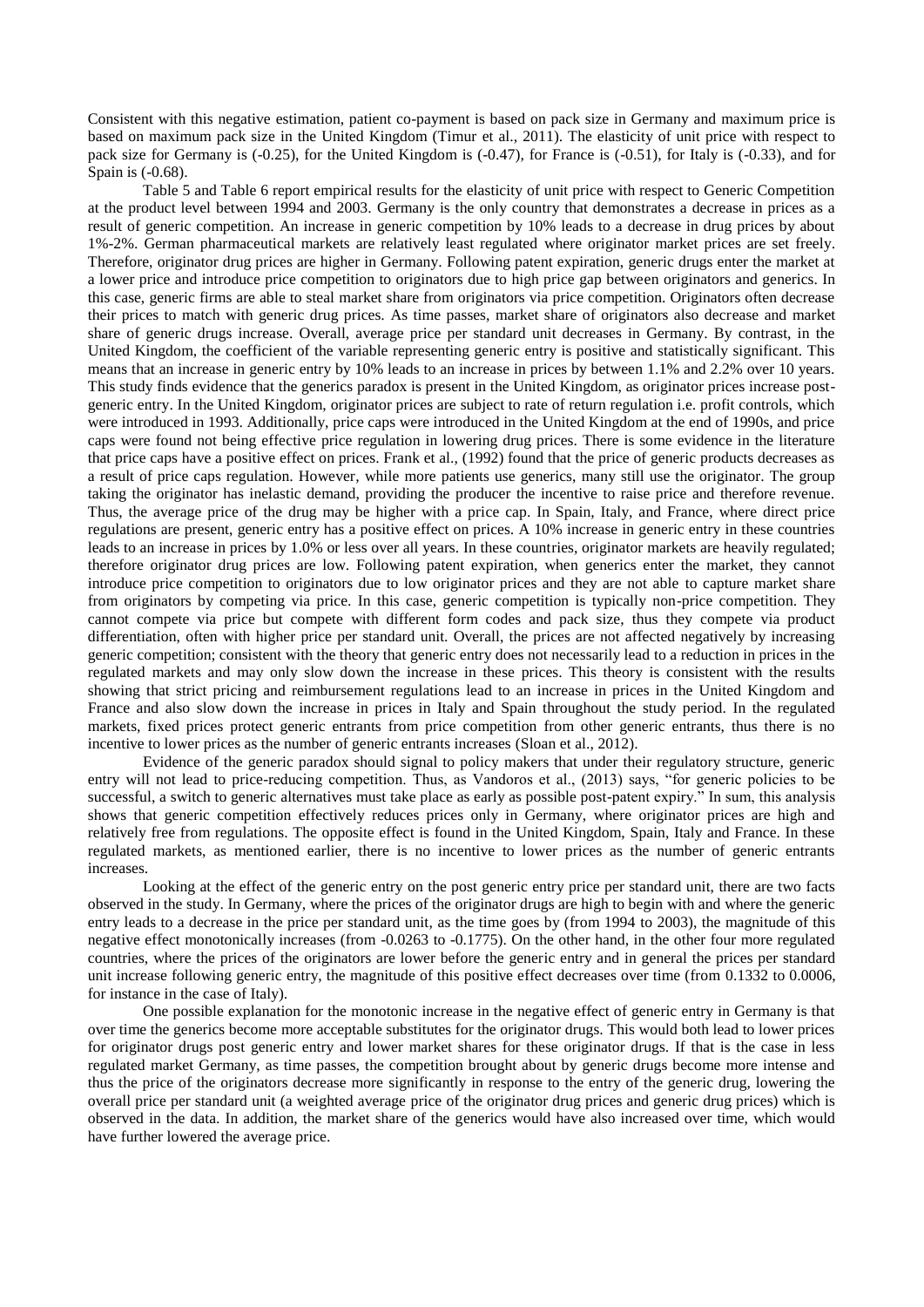| Variable                 | Year | Germany                | France                | U.K.                  | Italy                  | Spain                  |
|--------------------------|------|------------------------|-----------------------|-----------------------|------------------------|------------------------|
| Quality:                 |      |                        |                       |                       |                        |                        |
| Strength (ln)            | 1994 | $0.1344*$<br>(0.004)   | $0.0619**$<br>(0.015) | $0.1580*$<br>(0.000)  | $0.1126*$<br>(0.003)   | $0.1557**$<br>(0.011)  |
|                          | 2003 | $0.1259*$<br>(0.001)   | $0.0353*$<br>(0.006)  | $0.1598*$<br>(0.000)  | $0.0596*$<br>(0.000)   | $0.1502*$<br>(0.004)   |
| Molecule Age (ln)        | 1994 | $-0.6797*$<br>(0.000)  | $-0.0970*$<br>(0.001) | $-0.4834$<br>(0.180)  | $-0.0367*$<br>(0.000)  | $-0.5392*$<br>(0.000)  |
|                          | 2003 | $-0.9603*$<br>(0.003)  | $-0.5663*$<br>(0.000) | $-0.3968*$<br>(0.001) | $-0.2144*$<br>(0.000)  | $-0.7134*$<br>(0.000)  |
| Form Codes (ln)          | 1994 | $0.0089***$<br>(0.080) | $0.1763**$<br>(0.014) | 0.0004<br>(0.157)     | $-0.0787**$<br>(0.024) | $0.1400***$<br>(0.085) |
|                          | 2003 | $0.0756*$<br>(0.000)   | $-0.0538*$<br>(0.000) | $-0.0207*$<br>(0.000) | $0.0728*$<br>(0.000)   | $0.1458*$<br>(0.000)   |
| Competition (Market):    |      |                        |                       |                       |                        |                        |
| Pack Size (ln)           | 1994 | $-0.2527*$<br>(0.000)  | $-0.5135*$<br>(0.000) | $-0.4787*$<br>(0.000) | $-0.3385*$<br>(0.000)  | $-0.6818*$<br>(0.000)  |
|                          | 2003 | $-0.2198*$<br>(0.000)  | $-0.4273*$<br>(0.000) | $-0.5768*$<br>(0.000) | $-0.3294*$<br>(0.000)  | $-0.8127*$<br>(0.000)  |
| Generic Competition (ln) | 1994 | $-0.0263**$<br>(0.022) | $0.0973**$<br>(0.017) | $0.2252*$<br>(0.003)  | $0.1332*$<br>(0.003)   | $0.1052*$<br>(0.001)   |
|                          | 2003 | $-0.1775*$<br>(0.000)  | $0.0374*$<br>(0.000)  | $0.1118*$<br>(0.000)  | $0.0006*$<br>(0.000)   | $0.0039*$<br>(0.000)   |

| Table 5. Product Level Pharmaceutical Prices: Log Price Per Unit Fully Interacted Model – Fixed Effect, 1994 –2003 |  |  |  |
|--------------------------------------------------------------------------------------------------------------------|--|--|--|
|--------------------------------------------------------------------------------------------------------------------|--|--|--|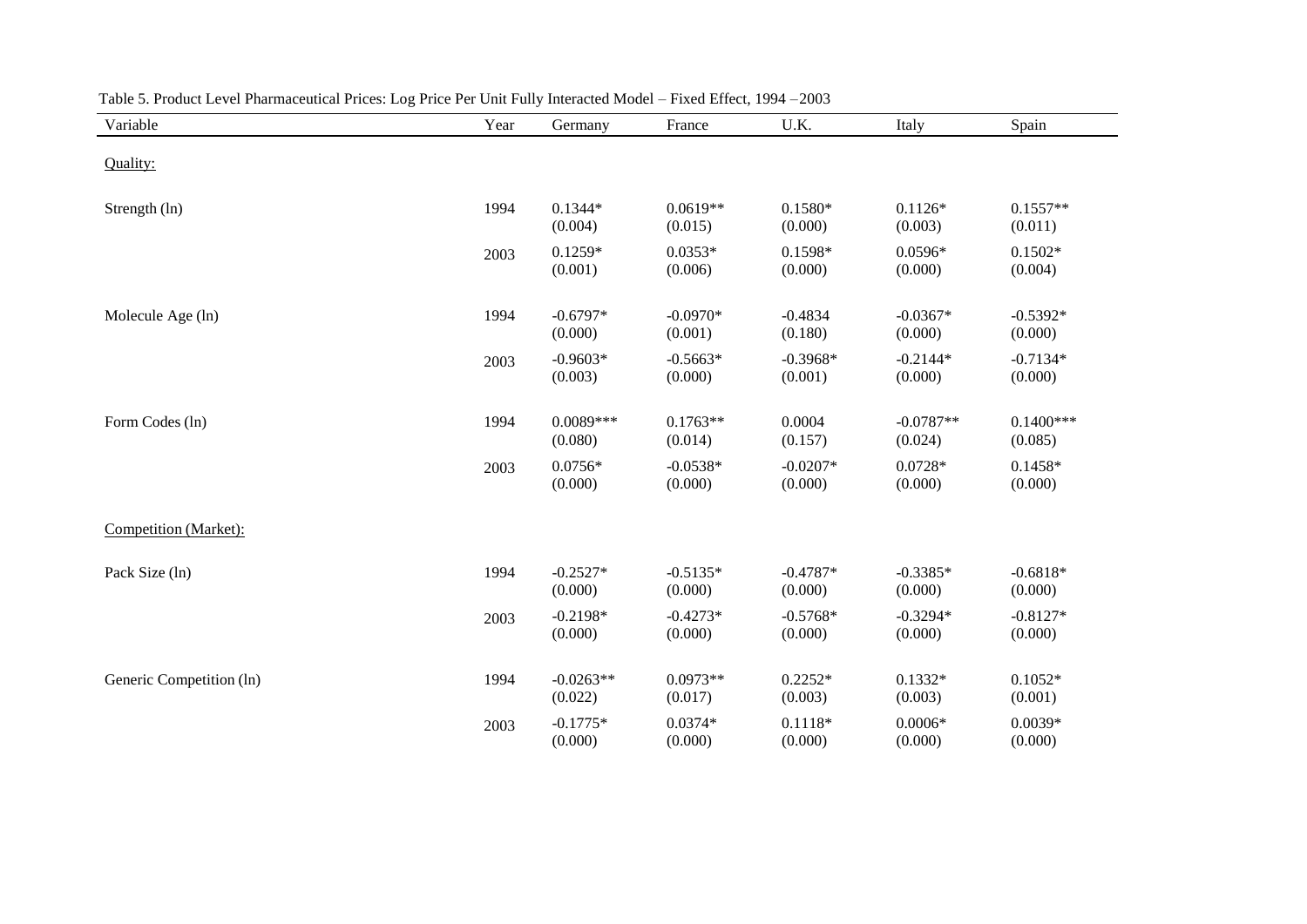| Variable                              | Year | Germany               | France                | U.K.                   | Italy                 | Spain                  |
|---------------------------------------|------|-----------------------|-----------------------|------------------------|-----------------------|------------------------|
|                                       |      |                       |                       |                        |                       |                        |
| Therapeutic Substitute Molecules (ln) | 1994 | $0.5159**$<br>(0.016) | $-0.3138*$<br>(0.000) | $-0.1373**$<br>(0.031) | $-0.4497*$<br>(0.000) | $-0.0478**$<br>(0.039) |
|                                       | 2003 | $0.4970**$<br>(0.032) | $-0.0932*$<br>(0.000) | $-0.3608*$<br>(0.000)  | $0.1193*$<br>(0.000)  | $-0.1134**$<br>(0.029) |

Table 5 (cont.) Product Level Pharmaceutical Prices: Log Price Per Unit Fully Interacted Model – Fixed Effect, 1994 –2003

Adjusted  $R^2$ =0.539; p-values in parentheses.

\*, \*\* and \*\*\* reflect  $p < 0.01$ ,  $p < 0.05$  and  $p < 0.10$  respectively.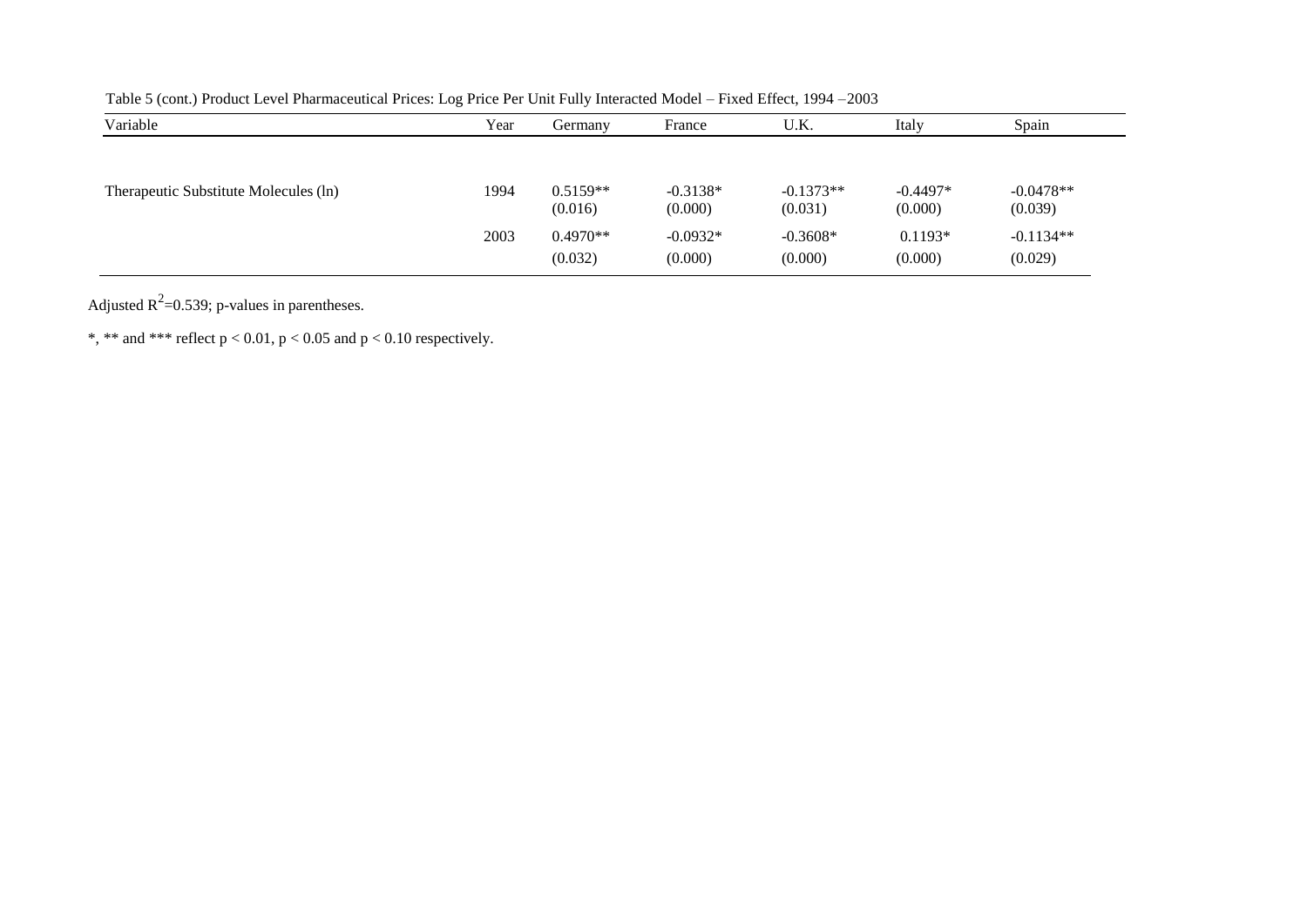| Year | Germany      | France      | United<br>Kingdom | Italy     | Spain     |
|------|--------------|-------------|-------------------|-----------|-----------|
| 1995 | $-0.0261$    | 0.0981      | $0.1808*$         | $0.1104*$ | $0.0923*$ |
|      | (0.173)      | (0.447)     | (0.005)           | (0.007)   | (0.004)   |
| 1996 | $-0.0081***$ | $0.0684***$ | $0.1849*$         | $0.1083*$ | $0.0876*$ |
|      | (0.094)      | (0.056)     | (0.002)           | (0.004)   | (0.002)   |
| 1997 | $-0.0579*$   | $0.0382*$   | $0.1687*$         | $0.1076*$ | $0.0794*$ |
|      | (0.004)      | (0.006)     | (0.000)           | (0.000)   | (0.000)   |
| 1998 | $-0.0882*$   | $0.0087*$   | $0.1504*$         | $0.0960*$ | $0.0712*$ |
|      | (0.000)      | (0.000)     | (0.000)           | (0.000)   | (0.000)   |
| 1999 | $-0.1079*$   | $0.0316*$   | $0.1780*$         | $0.0966*$ | $0.0605*$ |
|      | (0.000)      | (0.000)     | (0.000)           | (0.000)   | (0.000)   |
| 2000 | $-0.1188*$   | $0.0373*$   | $0.1915*$         | $0.0844*$ | $0.0564*$ |
|      | (0.000)      | (0.000)     | (0.000)           | (0.000)   | (0.000)   |
| 2001 | $-0.1336*$   | $0.0394*$   | $0.1584*$         | $0.0663*$ | $0.0338*$ |
|      | (0.000)      | (0.000)     | (0.000)           | (0.000)   | (0.000)   |
| 2002 | $-0.1581*$   | $0.0329*$   | $0.1242*$         | $0.0235*$ | $0.0152*$ |
|      | (0.000)      | (0.000)     | (0.000)           | (0.000)   | (0.000)   |

Table 6. Product Level Pharmaceutical Prices: Generic Competition Log Price Per Unit, Fully Interacted Model

Adjusted  $R^2$ =0.539; p-values in parentheses.

\*, \*\* and \*\*\* reflect  $p < 0.01$ ,  $p < 0.05$  and  $p < 0.10$  respectively.

There are several possible explanations for why generic drugs become more acceptable substitutes of the originators over time. First, the consumers become more informed of the existence of these generics. Second, the consumers' perception of generics becomes more favorable over time because they become more aware of the fact that generics are indeed good substitutes for the originator drugs. Third, the doctors are more likely to prescribe generics either by their own will (because of either of the reasons mentioned earlier) or because of government regulations (or health insurers) that required them to prescribe generics. Fourth, if the prices of the originators increase sufficiently over time (the prices of new patented drugs do increase significantly), either consumers or doctors or insurers or the regulators are more likely to consider alternatives (to look for them, to purchase them, to prescribe them, to require them to be prescribed, to pass laws that required them to be prescribed, etc.).

On the other hand, in more regulated countries, where the prices of the originators are lower before the generic entry, in general the prices per standard unit increase following generic entry, but the magnitude of this effect decreases over time. One possible explanation is that following patent expiration generics enter the market in different form codes and pack sizes with a higher price per standard unit. As more generics enter the market, they capture market share with product differentiation and increase the price per standard unit. As time passes generics continue to enter with higher price per standard unit but they start to capture smaller market share because they face more stringent spatial competition; more generic entry leaves smaller product space for firms that compete via product differentiation. Therefore, in these regulated countries the prices per standard unit still increase following generic entry, but the magnitude of this positive effect decreases over time. The above conjecture regarding a possible explanation for the change over time in the effect of the generic entry on the average drug price is only few of the possible explanations, which at this time this study cannot test because of lack of specific data on the evolution over time of the price and market shares of the originator drugs.

In Table 5, price is positively related to the number of Therapeutic Substitute Molecules with an elasticity of (0.49) for Germany indicating that the number of Therapeutic Substitute Molecules does not have a competitive pressure on price. On the other hand, the price elasticity with respect to Therapeutic Substitute Molecules is significantly negative for the United Kingdom (-0.36), France (-0.31), Italy (-0.44), and Spain (-0.11). In these countries, therapeutic reference pricing regulations are present to encourage across-molecule competition by therapeutic substitute molecules. In these regulated countries, there is evidence of competition between therapeutic substitutes in the form of lower prices for successive entrants. Competition, under therapeutic reference pricing, decreases drug prices (Brekke et al., 2007). These countries do not have as much generic competition, although generics are much closer substitutes.

#### **6. Conclusion**

This study focuses on how drug prices change over time as a consequence of generic competition. The results suggest that the relationships between the dynamics of drug prices and generic competition are complex and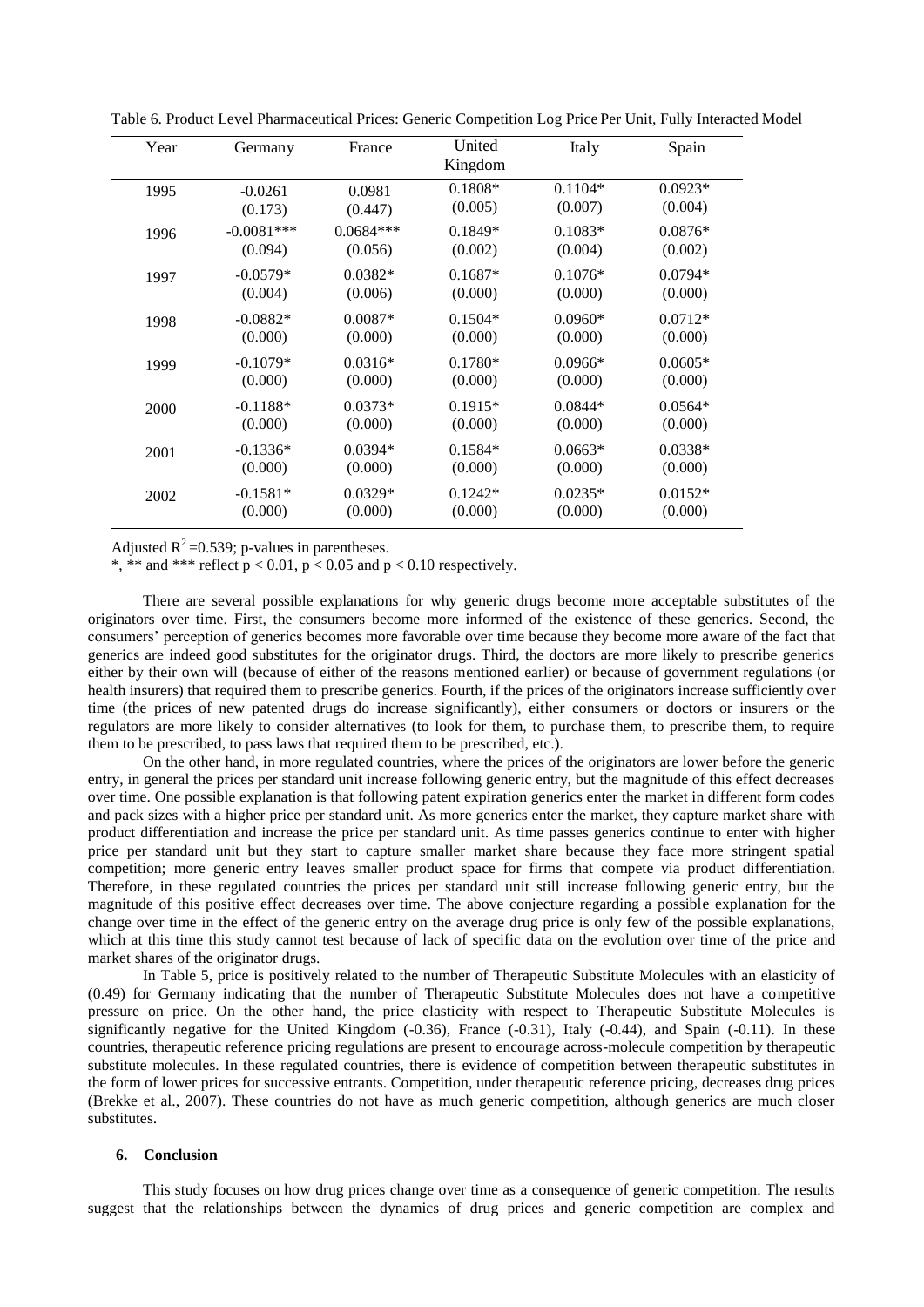differentiated across EU countries.

The most important factor that increases prices in regulated countries relative to Germany is non-price competition. The relatively small number of generic entrants and fewer generics are consistent with the results found in the regulated pharmaceutical markets: generic entry is not attractive once patent expires due to low regulated prices for originator products. Danzon and Chao (2000a) says that "the incentives for price-competitive generic strategies are less owing to price-insensitive purchasers, and the incentives for price- increasing generic strategies are greater." The estimates of generic competition in Germany show that reference pricing policy and free originator pricing together increase generic entry and price competition. In the United Kingdom, the total generic effect is found to be weaker compared to Germany, due to the lower number of generics per molecule and most importantly due to profit control and price caps regulations.

There is evidence of competition between therapeutic substitutes in the form of lower prices for successive entrants. This study shows that the number of Therapeutic Substitute Molecules has a negative effect on price in the more regulated markets, but this is mostly attributable to their regulation systems rather than to competition, since prices of established products are quite effective in regulation of new product prices. Generic price competition does not exist in these regulated countries; even though generics are much closer substitutes. Danzon and Chao (2000a) says, ―these pricing and reimbursement regulations cause indistinguishable price incentives for investment in innovative and imitative R&D." The results of this work are consistent with Danzon and Chao's findings that the more regulated countries have produced a large number of minor new products but few truly innovative molecules that have achieved global diffusion.

Germany has a free-pricing originator market. It thus has generic price competition and more generic competitors compared to the other more regulated regimes. The elasticity of product price with respect to Generic Competitors is negative and significant. One would expect more entry and price competition in Germany and the results confirm this. These results agree with other studies that examined other lightly regulated markets (Grabowski et al., 1992 and Ellison et al., 1997). On the other hand, generic entry and product price are positively related in the more regulated markets of this study. These positive elasticities in the United Kingdom, France, Italy, and Spain are consistent with evidence that multi-source suppliers in these countries are usually licensed co-marketers rather than competing generic manufacturers or minor new products that enter to obtain a higher regulated price.

This study examines whether generic price competition exists in regulated European pharmaceutical market. The analysis finds empirical evidence that the price lowering benefits from generic competition do not occur in the presence of certain regulations. When including all five countries in panel data models, this study finds evidence that generic price competition is not present in the United Kingdom, France, Italy, and Spain as prices increase with generic entry post-patent expiry. The only country in which generic entry leads to lower prices is Germany. This analysis does not find any evidence that prices decrease as a result of generic entry in the heavily regulated European pharmaceutical markets. The findings are very clear and also show the presence of the generics paradox. Across the four countries the elasticity estimates for generic competition are positive, but differ in magnitude, with a much larger coefficient in the U.K. than in France, Italy, and Spain.

The number of generic entrants depends on drug prices in the market; when prices are high, firms enter due to higher expected profits (Danzon and Chao, 2000a). This could lead to a reverse causation problem and bias the estimates. Other studies have posited that such a bias would understate the price-lowering effects of generic entry. Thus the true effects in Germany would be more negative, while the positive effects in the other countries are overstated. Danzon and Chao (2000a) makes the claim that this bias would be larger in the less regulated countries. This endogeneity problem in this analysis is limited by two things: First, firms cannot obtain a production permit immediately, it takes time due to regulatory delay for the approval of drug in the industry, and therefore the number of generic competitors is predetermined when price is set. Second, this study controls for country and product fixed effects as well as interaction between the country and the time effects. Thus, the analysis allows for a great amount of heterogeneity that can be correlated with generic entry.

There are few important points that need to be emphasized at this point. First, this paper focuses on an empirical analysis of generic competition and prices, considering the role of several fundamental features of the European pharmaceutical market. Second, this study does not look at comparisons of price levels across countries, but focuses on price changes within countries. Third, this study does not analyze the determinants of generic entry; this would be an important and interesting issue for future research. Fourth, quality and market characteristics employed in the empirical analysis are based on the measurability of variables in the data set. A different competition characteristic factor, such as an "index" variable considering all the different regulations and reimbursements in different countries, may be very useful in order to better capture the generic price competition (Timur, 2006). Finally, although this study has identified certain factors like returns to age, therapeutic substitutes, and competition, controlling for these measured factors leaves some unmeasured country effects. For instance, the contribution of patent expiration and other factors to these unexplained differences is an important subject for future research.

#### **Acknowledgements**

I am truly thankful to my mentor Aysegul Timur, Ph.D., for her valuable comments, tremendous help, patience and advice. I gratefully acknowledge financial support from Aysegul Timur, Ph.D., for providing me the IMS data set used in this paper and for her unlimited assistance in understanding the data set.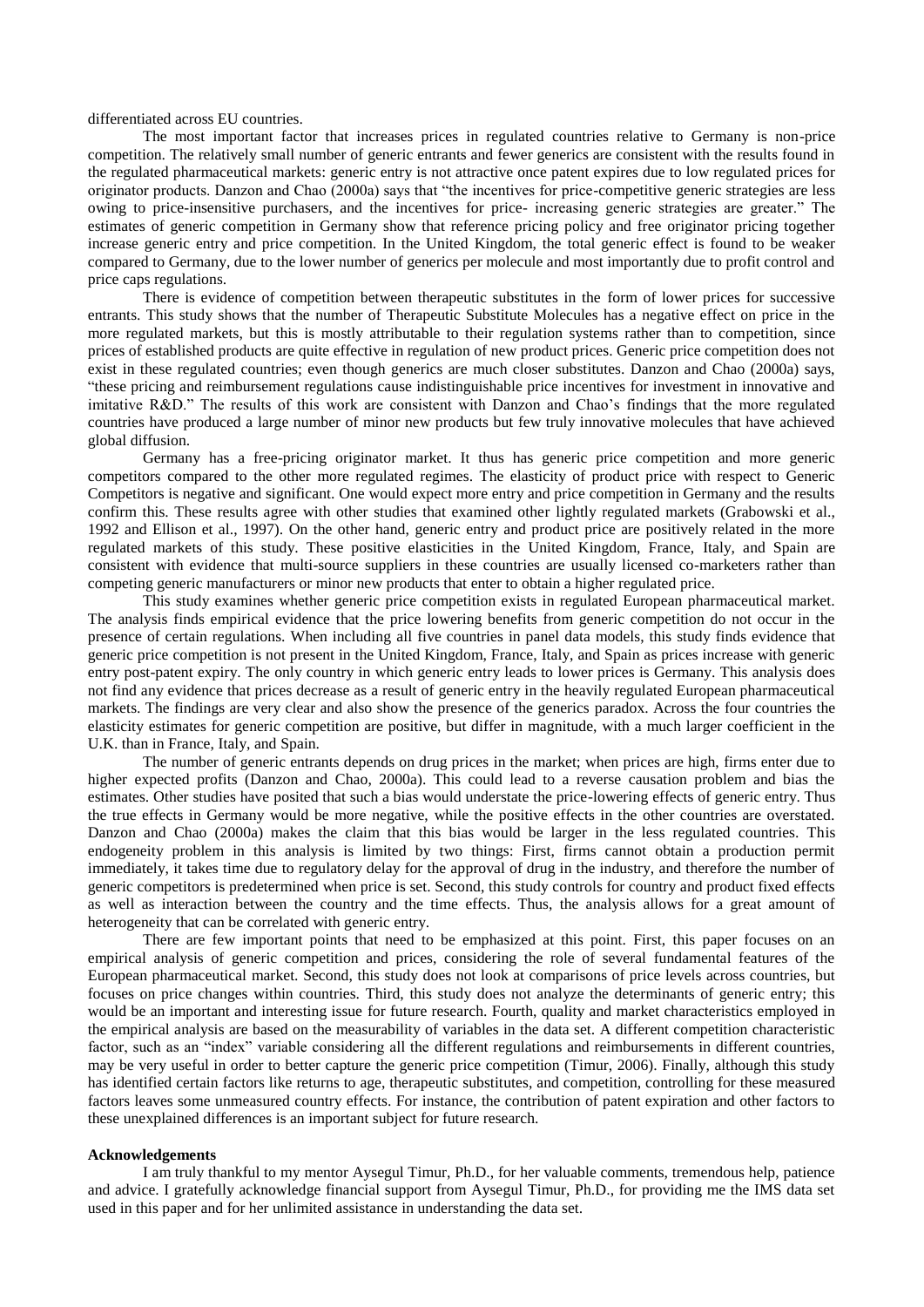# **Appendix A.**

| Table 7. Summary of Approaches in the Regulation of Pharmaceutical Prices by Originator and Generic Drugs |  |  |  |
|-----------------------------------------------------------------------------------------------------------|--|--|--|
| (2003)                                                                                                    |  |  |  |
|                                                                                                           |  |  |  |

| Countries: | Market<br>segment | Free Pricing | Direct Price<br>Controls | Use of<br>international<br>price<br>comparisons | Profit<br>Controls | Reference<br>Pricing |
|------------|-------------------|--------------|--------------------------|-------------------------------------------------|--------------------|----------------------|
| France     | Originator        |              | X                        | X                                               |                    |                      |
|            | Generic           |              |                          |                                                 |                    | X                    |
| Germany    | Originator        | X            |                          |                                                 |                    |                      |
|            | Generic           |              |                          |                                                 |                    | X                    |
| Italy      | Originator        |              | X                        | X                                               |                    |                      |
|            | Generic           |              |                          |                                                 |                    | X                    |
| Spain      | Originator        |              | X                        | X                                               |                    |                      |
|            | Generic           |              |                          | X                                               |                    | X                    |
| UK         | Originator        |              |                          |                                                 | X                  |                      |
|            | Generic           |              | X                        |                                                 |                    |                      |

(Timur, 2006), (Mossialos et al., 2004)

# Table 8. ATC Therapeutic Categories for Cardiovascular Disease

| <b>ATC Code</b> | <b>Category Name</b>                                                                                                                                     |
|-----------------|----------------------------------------------------------------------------------------------------------------------------------------------------------|
| C1A             | Cardiac Glycosides and Combinations                                                                                                                      |
| C2A             | Antihypertensives (of non-herbal origin) Plain:                                                                                                          |
|                 | It includes plain antihypertensives and combinations other than those with                                                                               |
|                 | diuretics, eg combinations of two synthetic antihypertensives or                                                                                         |
|                 | combinations of one synthetic antihypertensive with reserpine.                                                                                           |
|                 |                                                                                                                                                          |
| C3A             | Diuretics: Combinations with potassium belong to C3A1, C3A2 or C3A3.                                                                                     |
| C4A             | Cerebral and Peripheral Vasotherapeutics: This group includes all                                                                                        |
|                 | products (including citicoline) which are mainly recommend for cerebral                                                                                  |
|                 | vascular diseases or peripheral circulatory disorders excluding venous                                                                                   |
|                 | diseases. Combination products are only classified in this group if they do                                                                              |
|                 | not belong to group C1-C3, C7-C11.                                                                                                                       |
|                 |                                                                                                                                                          |
| C7A             | Beta-Blocking Agents, Plain: Includes, eg acebutolol, alprenolol,                                                                                        |
|                 | amosulalol, arotinol, atenolol, befunolol, betaxolol, bevantolol, bisoprolol,                                                                            |
|                 | bopindolol, bucumolol, bufetolol, bunitrolol, bupranolol, butofilolol,                                                                                   |
|                 | carazolol, carteolol, carvedilol, celiprolol, cloranolol, dilevalol, esmolol,                                                                            |
|                 | indenolol, labetolol, levobunolol, mepindolol, metipranolol, metoprolol,<br>nadolol, nifenalol, nipradilol, oxprenolol, penbutolol, pindolol, practolol, |
|                 | propranolol, sotalol, tertanolol, tilisolol, timolol, toliprolol.                                                                                        |
|                 |                                                                                                                                                          |
|                 |                                                                                                                                                          |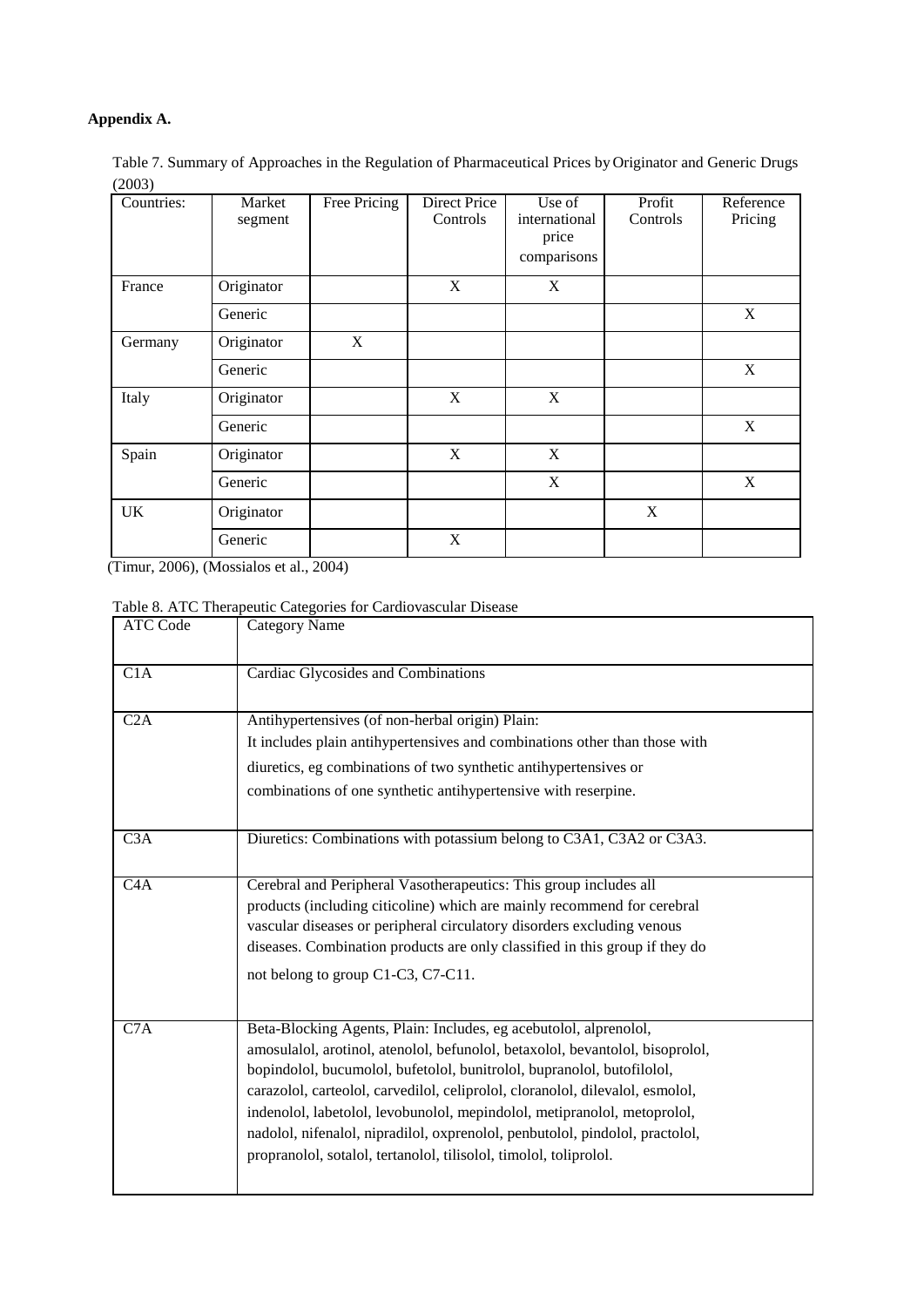| C8A  | Calcium Antagonists, Plain                                                                                                                                                                                                                                                       |
|------|----------------------------------------------------------------------------------------------------------------------------------------------------------------------------------------------------------------------------------------------------------------------------------|
| C9A  | Ace Inhibitors, Plain: Angiotensin-Converting-Enzyme inhibitors. It<br>includes eg alacepril, benazepril, captopril, cilazepril, delapril, enalapril,<br>fosinopril, imidapril, lisinopril, moexipril, perindopril, quinapril, ramipril,<br>spirapril, temocapril, trandolapril. |
| C10A | Cholesterol and Triglyceride Regulating Preparations: Includes all<br>products regulating cholesterol and triglycerides only. Combinations with<br>products of group C4 should be classified here.                                                                               |

(Timur, 2006)

#### **References**

Adriaen, M, De Witte, K, Simoens, S., 2008. Pricing Strategies of Originator and Generic Medicines Following Patent Expiry in Belgium. Journal of Generic Medicines 5:175-87.

Anis, A. H., Guh, D.P., Woolcott, J., 2003. Lowering Generic Drug Prices: Less Regulation Equals More Competition. Med Care 2003 41(1):135–141.

Augurzky, B., 2009. [Effects of the German Reference Drug Program on Ex-Factory Prices](http://ideas.repec.org/a/wly/hlthec/v18y2009i4p421-436.html) of [Prescription](http://ideas.repec.org/a/wly/hlthec/v18y2009i4p421-436.html)  [Drugs: a Panel Data Approach.](http://ideas.repec.org/a/wly/hlthec/v18y2009i4p421-436.html) [Health Economics](http://ideas.repec.org/s/wly/hlthec.html) 18(4), 421-436.

Brekke, K. R., 2007. Regulation and Pricing of Pharmaceuticals: Reference Pricing or Price Cap Regulations? CESifo Working Paper No. 2059.

Caves, Richard E., Whinston, Michael D., and Hurwitz, Mark A., 1991. Patent Expiration, Entry, and Competition in the U.S. Pharmaceutical Industry. Brookings Papers on Economic Activity: Microeconomics 1–48.

Dalen, D. M., 2006. Price Regulation and Generic Competition in the Pharmaceutical Market. University of Oslo Health Economics Research Programme. Working paper 2006: 1.

Danzon, P. M., Li-Wei, C., 2000a. Does Regulation Drive Out Competition in Pharmaceutical Markets? Journal of Law and Economics 23(2) 311-358.

Danzon, P. M., Li-Wei, C., 2000b. Cross-National Price Differences for Pharmaceuticals: How Large, and Why? Journal of Health Economics 19(2), 159-195.

Danzon, P. M., Furukawa, M. F., 2003. Prices and availability of pharmaceuticals: evidence from nine countries. [Health Aff \(Millwood\).](http://www.ncbi.nlm.nih.gov/pubmed/15506157)

Ellison, S. F., Cockburn, I., Griliches, Z., and Hausman, J., 1997. [Characteristics of Demand for](http://economics.mit.edu/files/7214)  [Pharmaceutical Products: An Exploration of Four Cephalosporins. R](http://economics.mit.edu/files/7214)AND Journal of Economics 28(3) 426-446. Ephmra, 2004. Anatomical Classification Guidelines.

Frank, R. G., Salkever, D. S., 1992. Pricing Patent Loss and the Market for Pharmaceuticals. Southern Economic Journal 165-179.

Garattini, L., Tediosi, F., 2000. A comparative Analysis of Generic Markets in Five European Countries. Health Policy 51:149-162.

Ghalamkarpour, A., 2009. Marketing Authorization Procedures in the European Union – Making the Right Choice. Life Science Technical Bulletin 33. 1-5.

Grabowski, Henry G., Vernon, John M., 1992. Brand Loyalty, Entry, and Price Competition in Pharmaceuticals after the 1984 Drug Act. Journal of Law and Economics 35 (1992): 331–50.

Hudson, J., 2000. Generic Take-up in the Pharmaceutical Market following Patent Expiry - A Multi-Country Study. International Review of Law and Economics 20, 205–221.

Jones, J. C. H., Potashnik, T., Zhang, A., 2001. Patents, Brand Generic Competition and the Pricing of

 Ethical Drugs in Canada: Some Empirical Evidence form British Columbia 1981-1994. Applied Economics 33: 947- 956.

Jönsson, B., 1994. Pricing and Reimbursement of Pharmaceuticals in Sweden. Pharmacoeconomics. 1994;6 (Suppl 1):51–60.

 Kanavos, P., Costa-Font, J., Seeley, E., 2007. Competition in Off-Patent Drug Markets: Issues, Regulation and Evidence. London School of Economics.

 Kanavos, P, Costa Font, J, McGuire, A J., 2007. Product Differentiation, Competition and Regulation of New Drugs: The Case of Statins in four European Countries. Managerial andDecision Economics 28.

Kanavos, P, Srivastava, D., 2008. The Impact of Patent Expiry on Product Competition and Generic Market